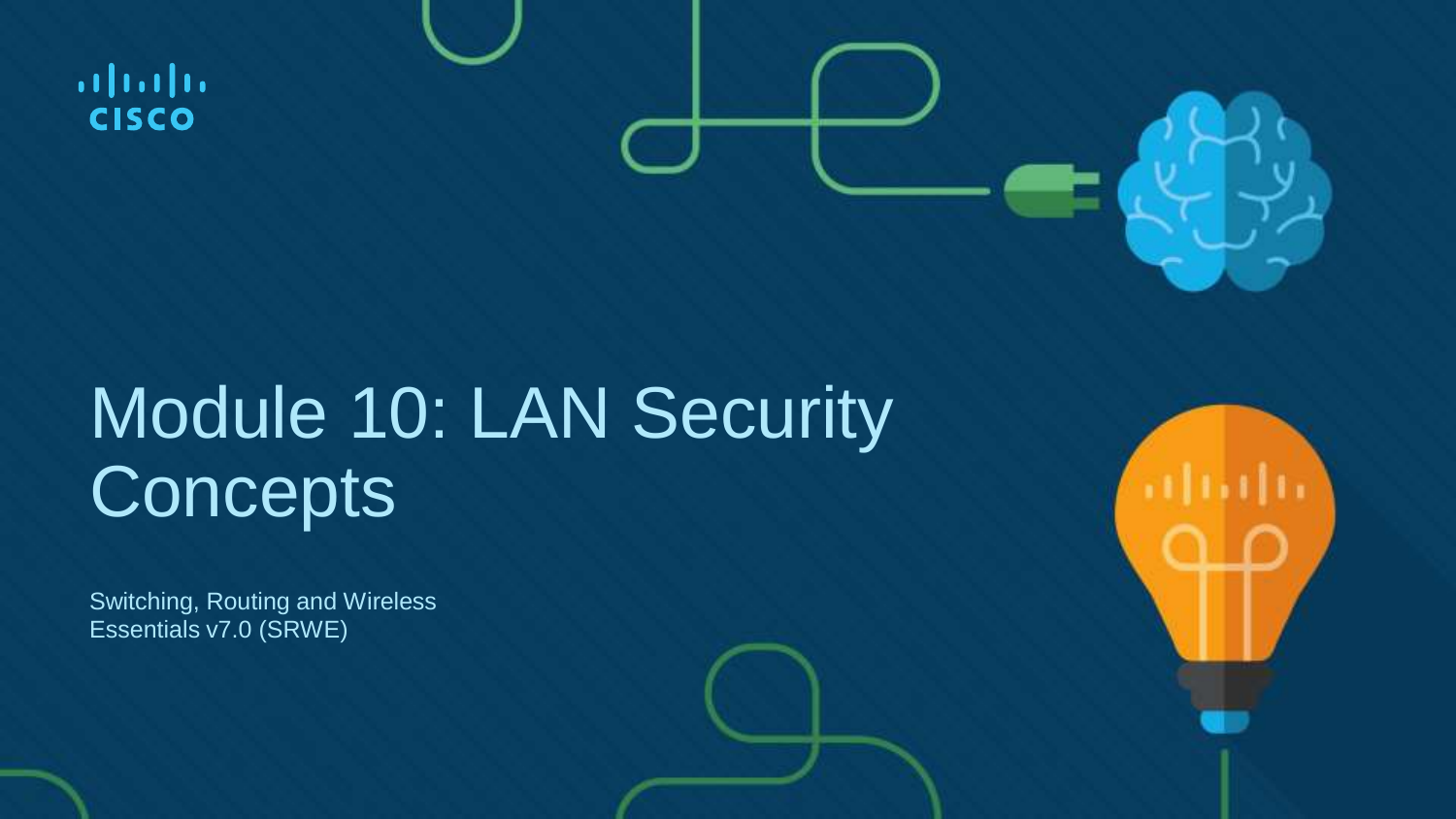#### Module Objectives

**Module Title:** LAN Security Concepts

**Module Objective**: Explain how vulnerabilities compromise LAN security

| <b>Topic Title</b>              | <b>Topic Objective</b>                                                           |
|---------------------------------|----------------------------------------------------------------------------------|
| <b>Endpoint Security</b>        | Explain how to use endpoint security to mitigate<br>attacks                      |
| <b>Access Control</b>           | Explain how AAA and 802.1x are used to authenticate<br>LAN endpoints and devices |
| <b>Layer 2 Security Threats</b> | <b>Identify Layer 2 vulnerabilities</b>                                          |
| <b>MAC Address Table Attack</b> | Explain how a MAC address table attack<br>compromised LAN security               |
| <b>LAN Attacks</b>              | Explain how LAN attacks compromise LAN security                                  |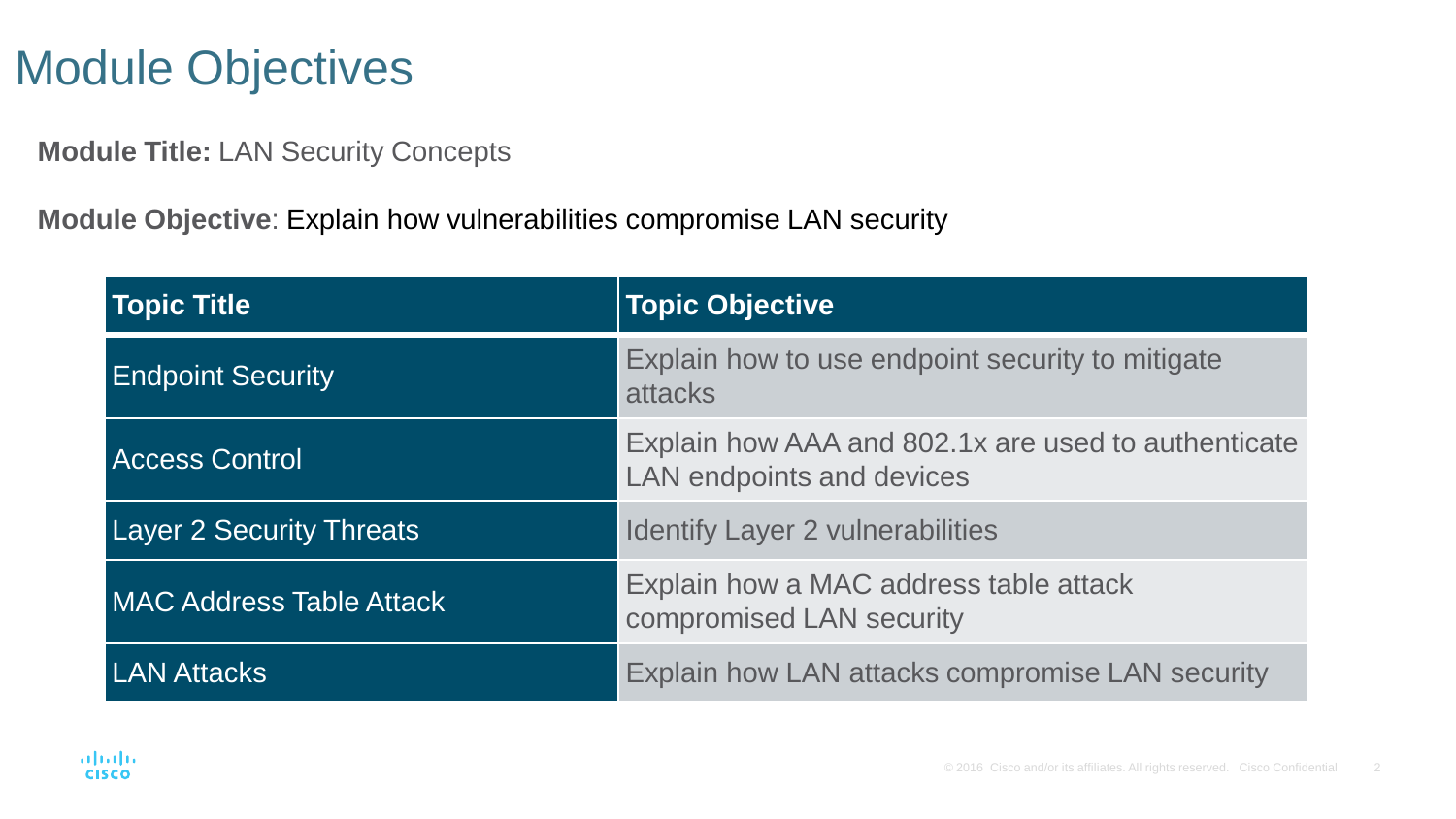### 10.1 Endpoint Security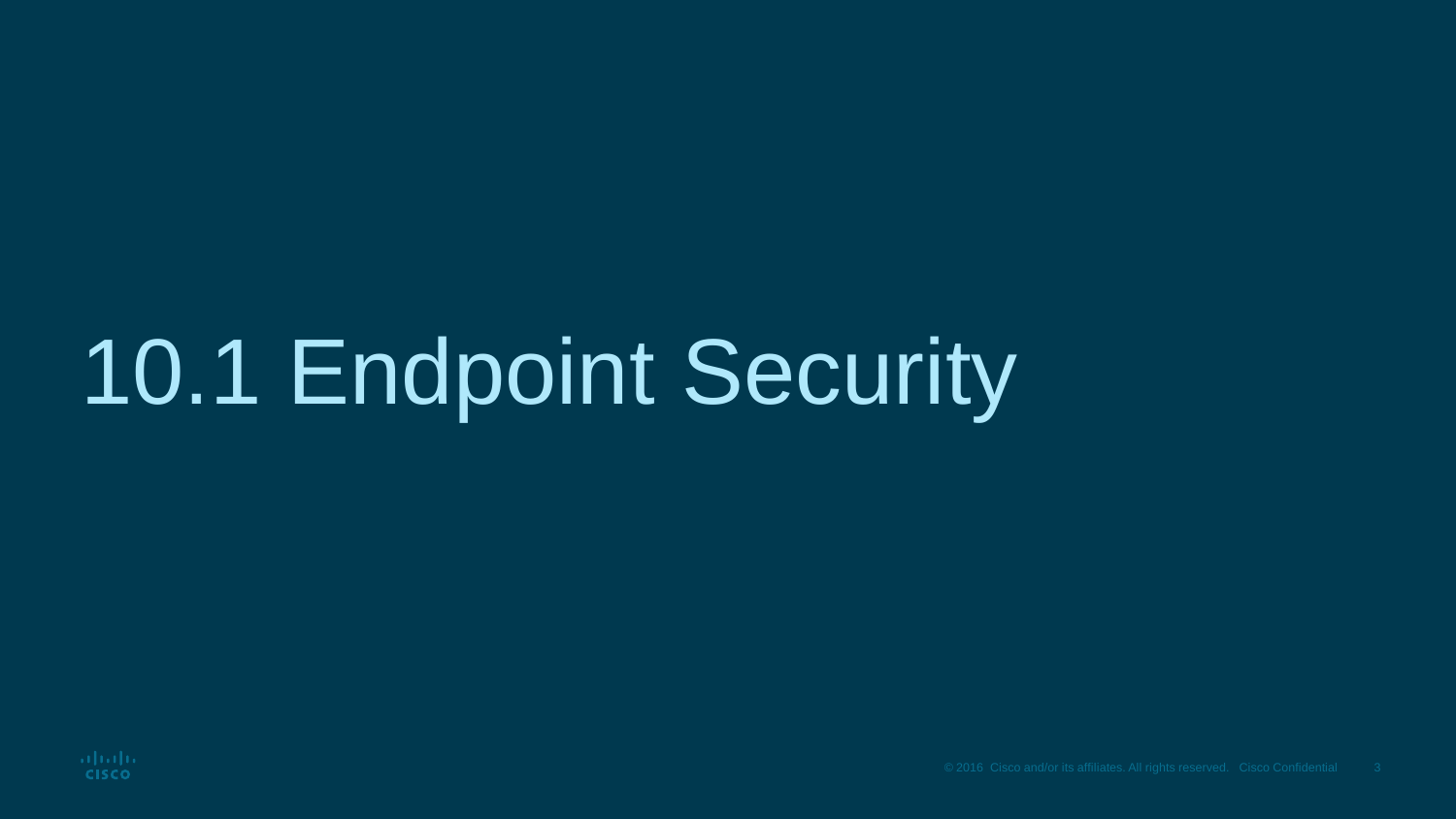#### Endpoint Security Network Attacks Today

The news media commonly covers attacks on enterprise networks. Simply search the internet for "latest network attacks" to find up-to-date information on current attacks. Most likely, these attacks will involve one or more of the following:

- **Distributed Denial of Service (DDoS)** This is a coordinated attack from many devices, called zombies, with the intention of degrading or halting public access to an organization's website and resources.
- **Data Breach** This is an attack in which an organization's data servers or hosts are compromised to steal confidential information.
- **Malware** This is an attack in which an organization's hosts are infected with malicious software that cause a variety of problems. For example, ransomware such as WannaCry encrypts the data on a host and locks access to it until a ransom is paid.

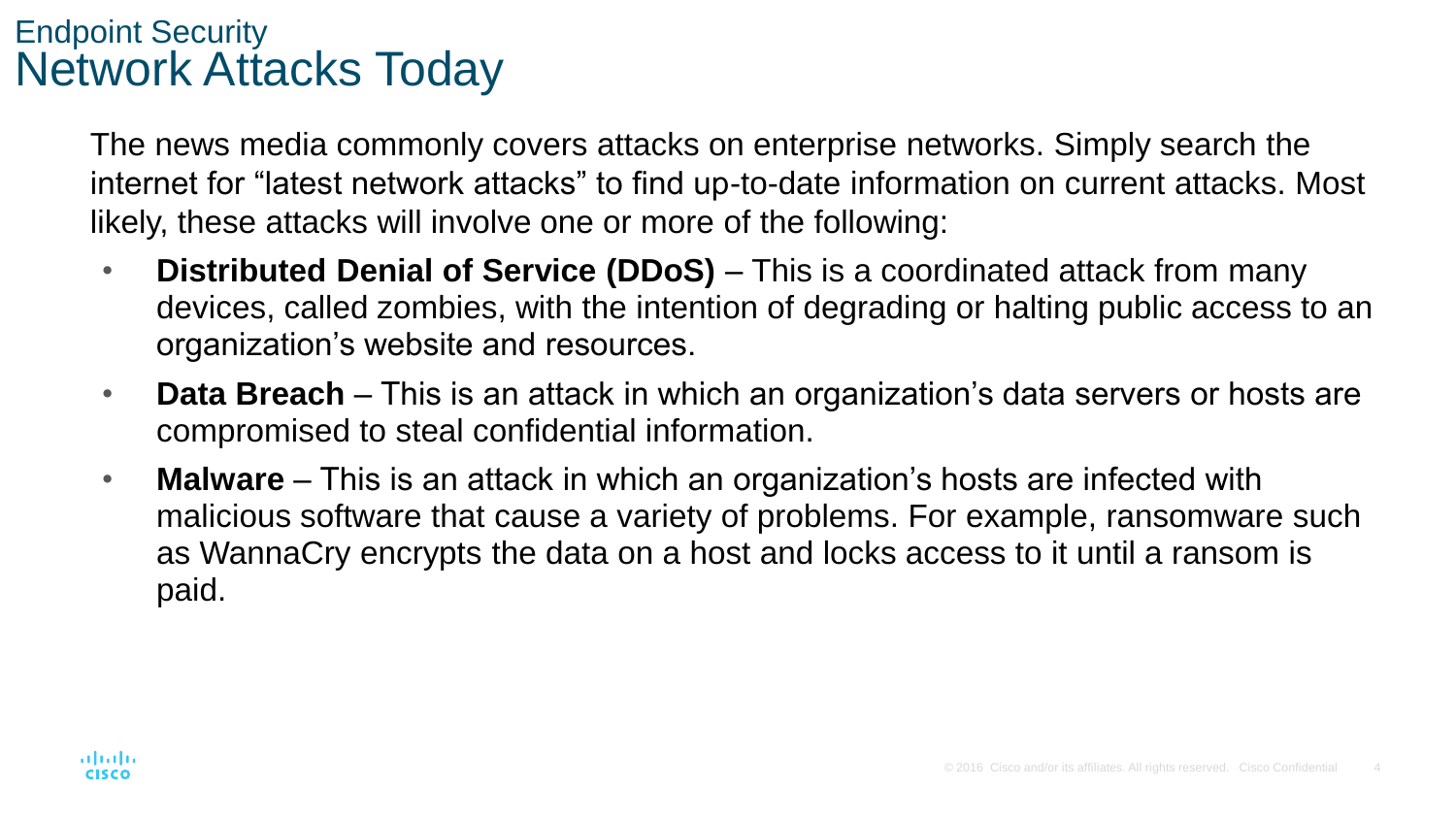#### Endpoint Security Network Security Devices

Various network security devices are required to protect the network perimeter from outside access. These devices could include the following:

- Virtual Private Network (VPN) enabled router provides a secure connection to remote users across a public network and into the enterprise network. VPN services can be integrated into the firewall.
- Next-Generation Firewall (NGFW) provides stateful packet inspection, application visibility and control, a next-generation intrusion prevention system (NGIPS), advanced malware protection (AMP), and URL filtering.
- Network Access Control (NAC) includes authentication, authorization, and accounting (AAA) services. In larger enterprises, these services might be incorporated into an appliance that can manage access policies across a wide variety of users and device types. The Cisco Identity Services Engine (ISE) is an example of a NAC device.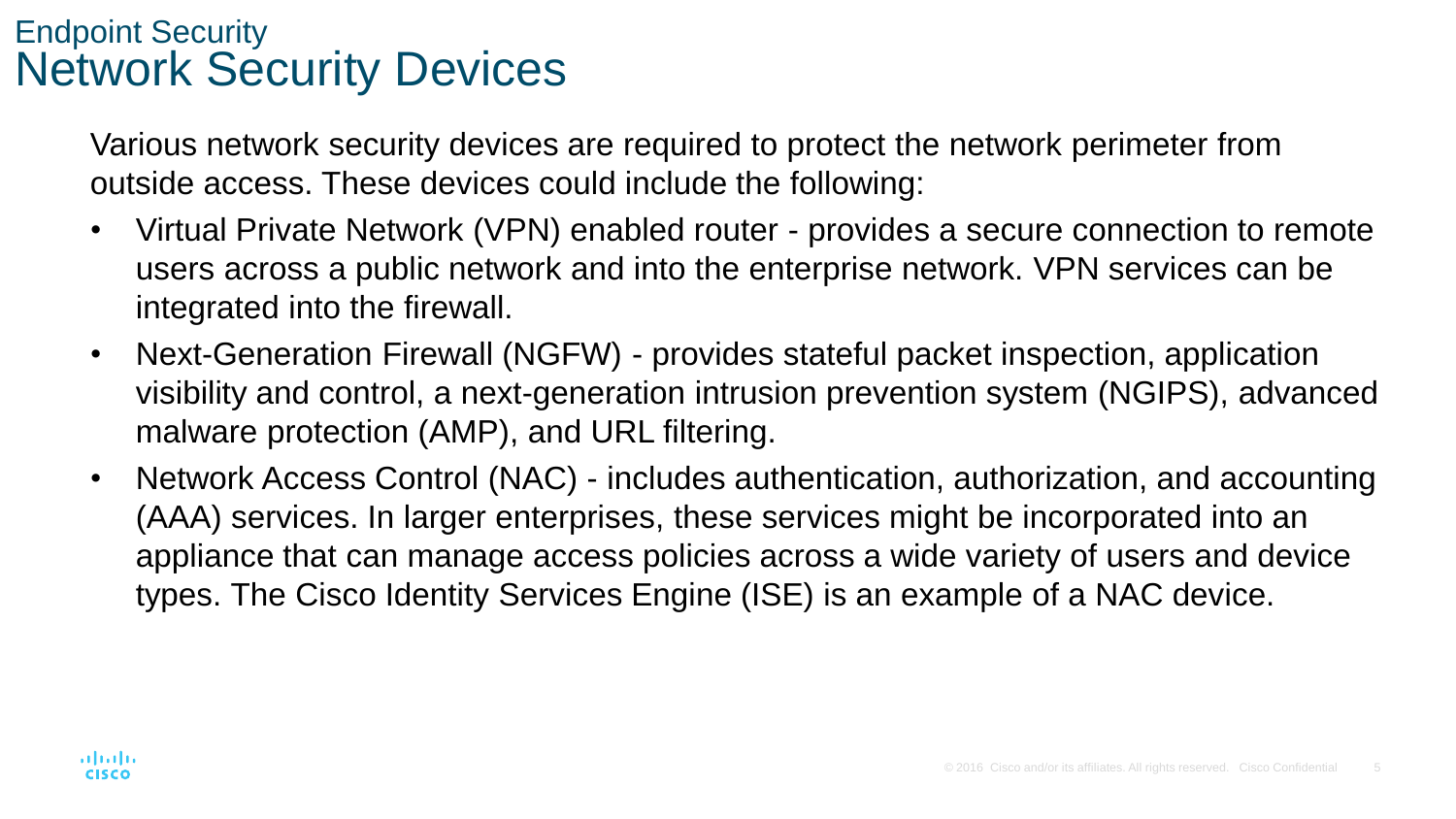#### Endpoint Security Endpoint Protection

- Endpoints are hosts which commonly consist of laptops, desktops, servers, and IP phones, as well as employeeowned devices. Endpoints are particularly susceptible to malwarerelated attacks that originate through email or web browsing.
- Endpoints have typically used traditional host-based security features, such as antivirus/antimalware, host-based firewalls, and host-based intrusion prevention systems (HIPSs).
- Endpoints today are best protected by a combination of NAC, AMP software, an email security appliance (ESA), and a web security appliance (WSA).

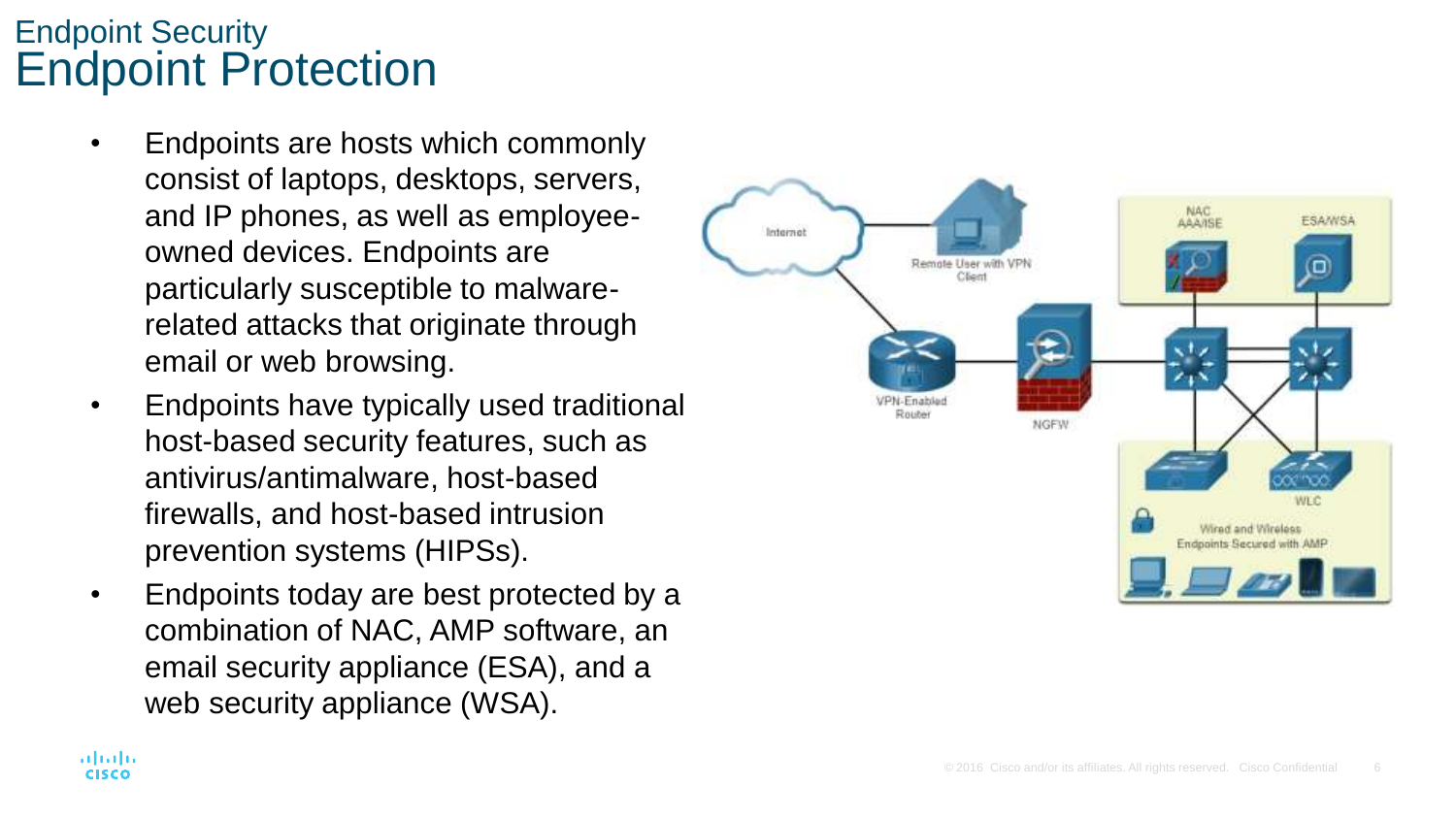#### Endpoint Security Cisco Email Security Appliance

The Cisco ESA device is designed to monitor Simple Mail Transfer Protocol (SMTP). The Cisco ESA is constantly updated by real-time feeds from the Cisco Talos, which detects and correlates threats and solutions by using a worldwide database monitoring system. This threat intelligence data is pulled by the Cisco ESA every three to five minutes.

These are some of the functions of the Cisco ESA:

- Block known threats
- Remediate against stealth malware that evaded initial detection
- Discard emails with bad links
- Block access to newly infected sites.
- Encrypt content in outgoing email to prevent data loss.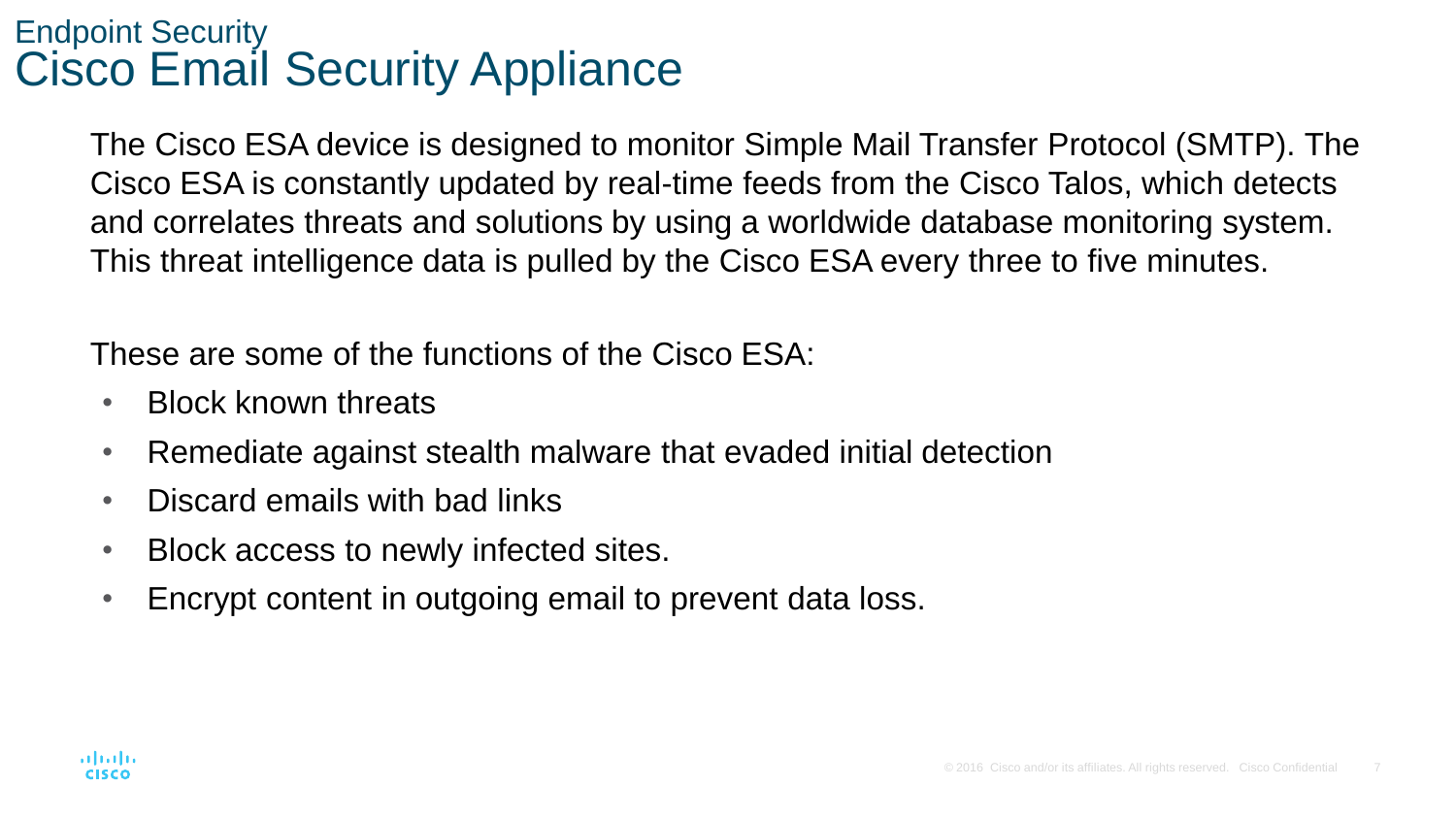#### Endpoint Security Cisco Web Security Appliance

- The Cisco Web Security Appliance (WSA) is a mitigation technology for web-based threats. It helps organizations address the challenges of securing and controlling web traffic.
- The Cisco WSA combines advanced malware protection, application visibility and control, acceptable use policy controls, and reporting.
- Cisco WSA provides complete control over how users access the internet. Certain features and applications, such as chat, messaging, video and audio, can be allowed, restricted with time and bandwidth limits, or blocked, according to the organization's requirements.
- The WSA can perform blacklisting of URLs, URL-filtering, malware scanning, URL categorization, Web application filtering, and encryption and decryption of web traffic.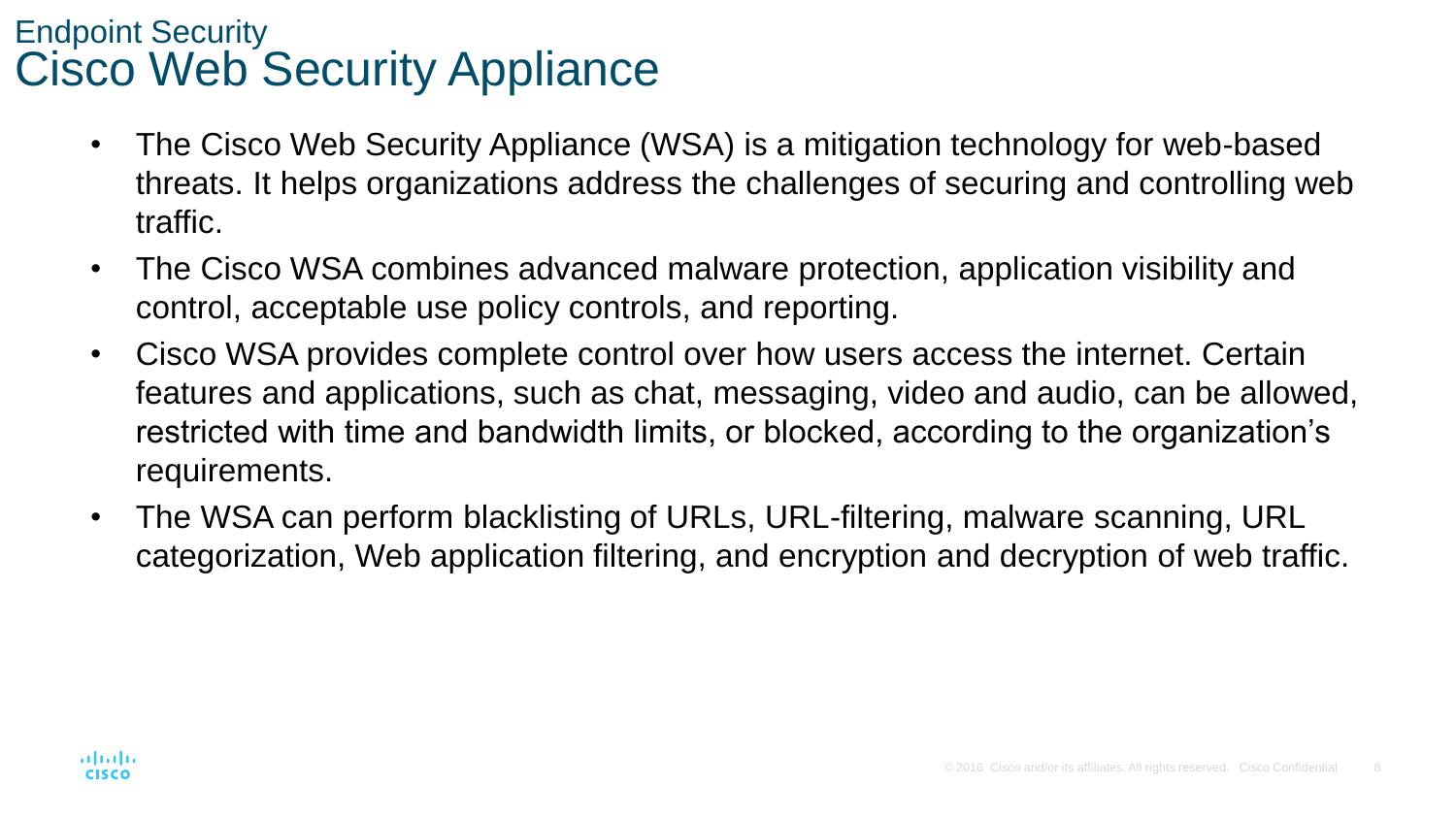### 10.2 Access Control

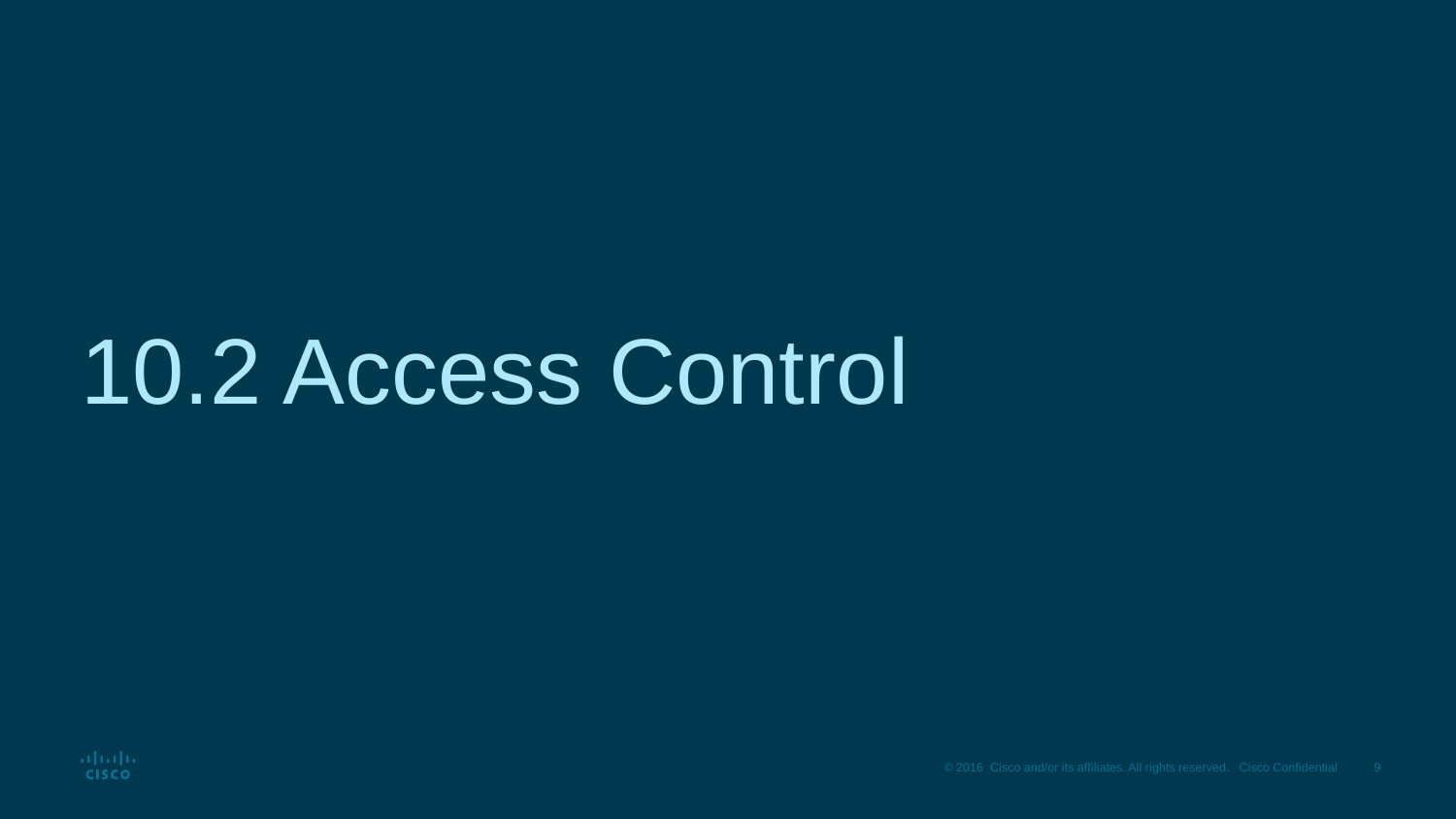#### Access Control Authentication with a Local Password

Many types of authentication can be performed on networking devices, and each method offers varying levels of security.

The simplest method of remote access authentication is to configure a login and password combination on console, vty lines, and aux ports.

SSH is a more secure form of remote access:

• It requires a username and a password.

aludu. **CISCO** 

• The username and password can be authenticated locally.

The local database method has some limitations:

- User accounts must be configured locally on each device which is not scalable.
- The method provides no fallback authentication method.

R1(config)# ip domain-name example.com R1(config)# crypto key generate rsa general-keys modulus 2048 R1(config)# username Admin secret Str0ng3rPa55w0rd  $R1$ (config)# ssh version 2  $R1$ (config)# line vty 0 4 R1(config-line)# transport input ssh R1(config-line)# login local

 $R1$ (config)# line vty 0 4 R1(config-line)# password ci5c0 R1(config-line)# login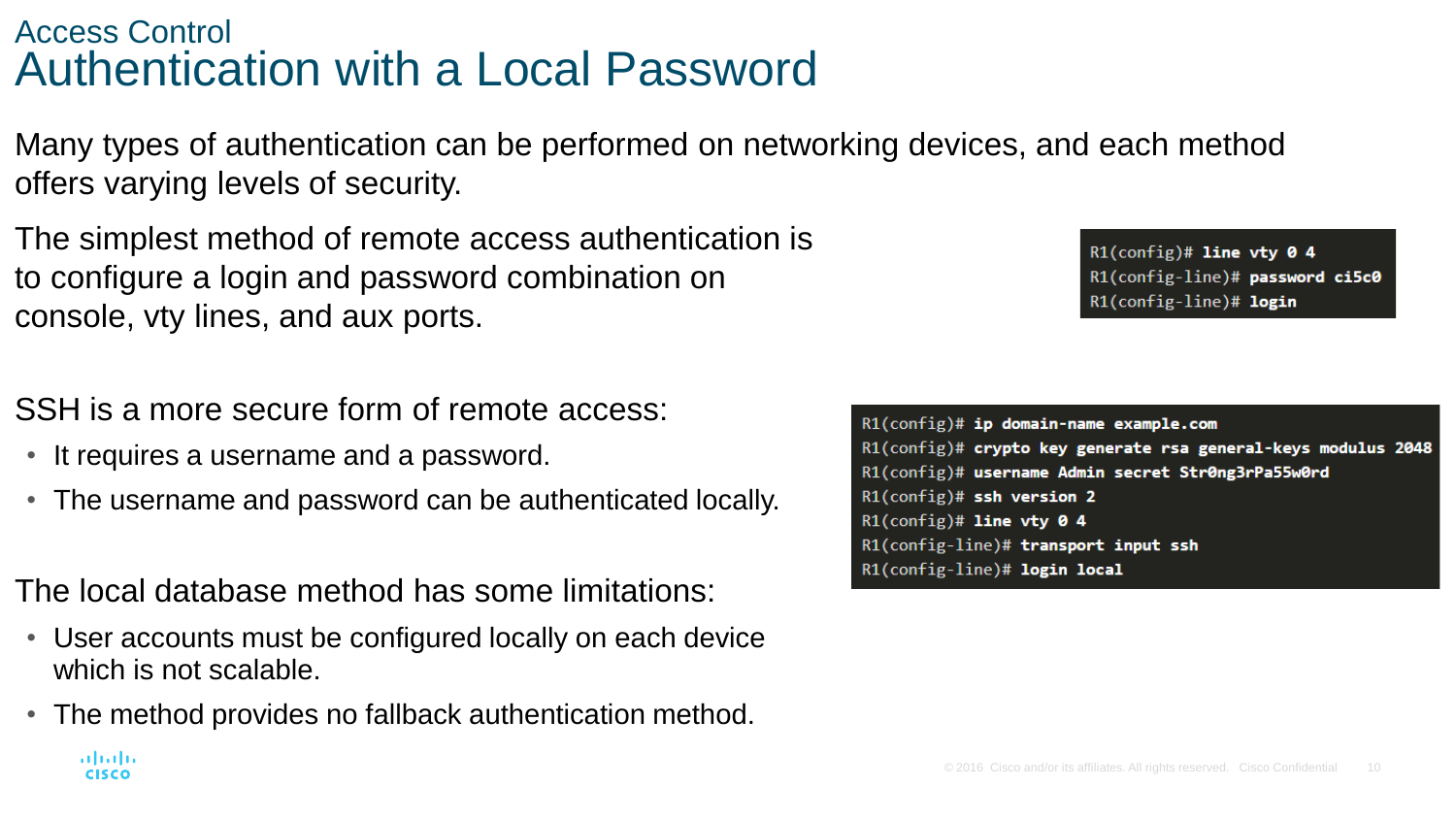#### Access Control AAA Components

AAA stands for Authentication, Authorization, and Accounting, and provides the primary framework to set up access control on a network device.

AAA is a way to control who is permitted to access a network (authenticate), what they can do while they are there (authorize), and to audit what actions they performed while accessing the network (accounting).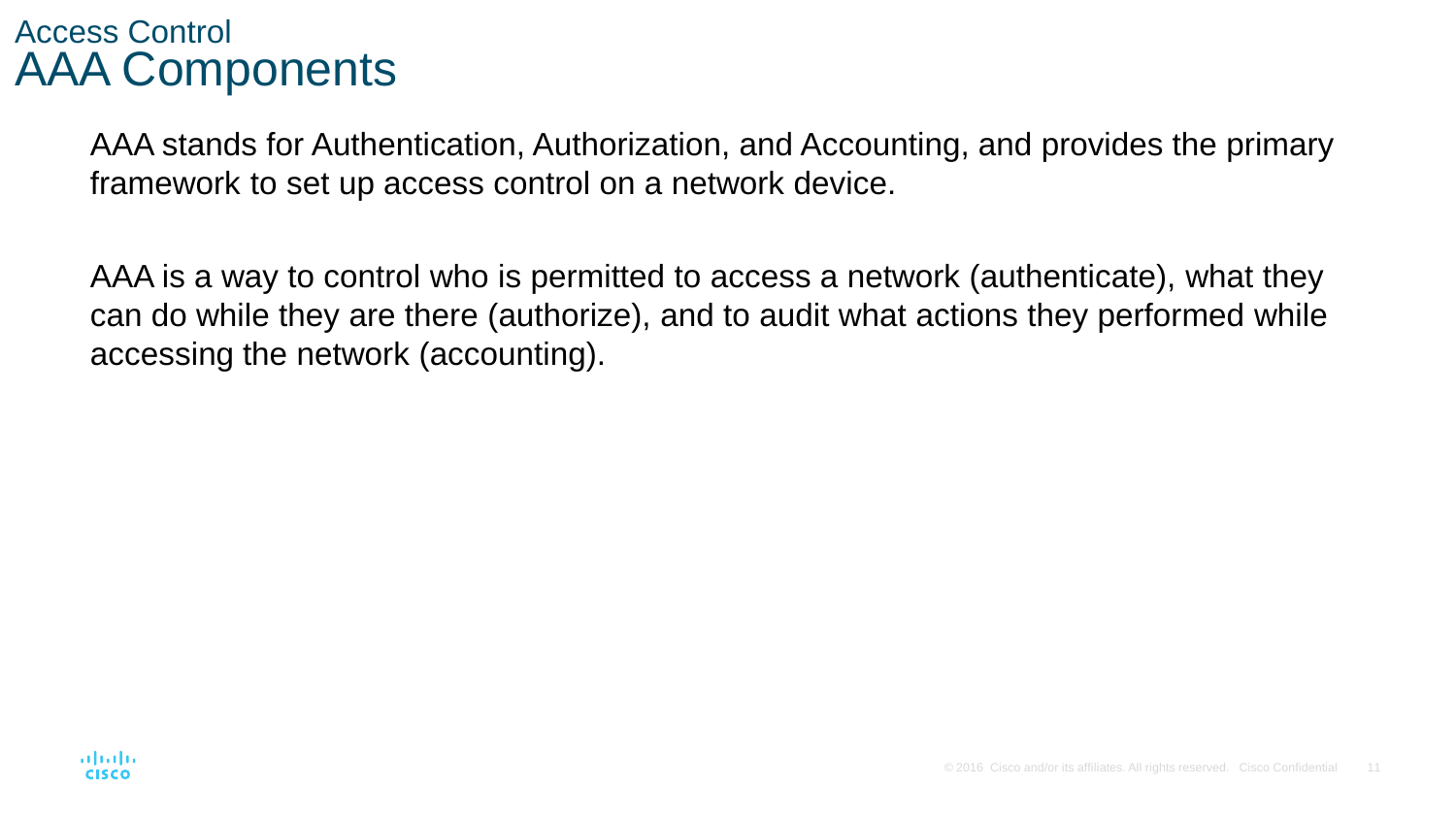#### Access Control Authentication

Local and server-based are two common methods of implementing AAA authentication.

#### **Local AAA Authentication:**

- Method stores usernames and passwords locally in a network device (e.g., Cisco router).
- Users authenticate against the local database.
- Local AAA is ideal for small networks.

#### **Server-Based AAA Authentication:**

- With the server-based method, the router accesses a central AAA server.
- The AAA server contains the usernames and password for all users.
- The router uses either the Remote Authentication Dial-In User Service (RADIUS) or Terminal Access Controller Access Control System (TACACS+) protocols to communicate with the AAA server.
- When there are multiple routers and switches, server-based AAA is more appropriate.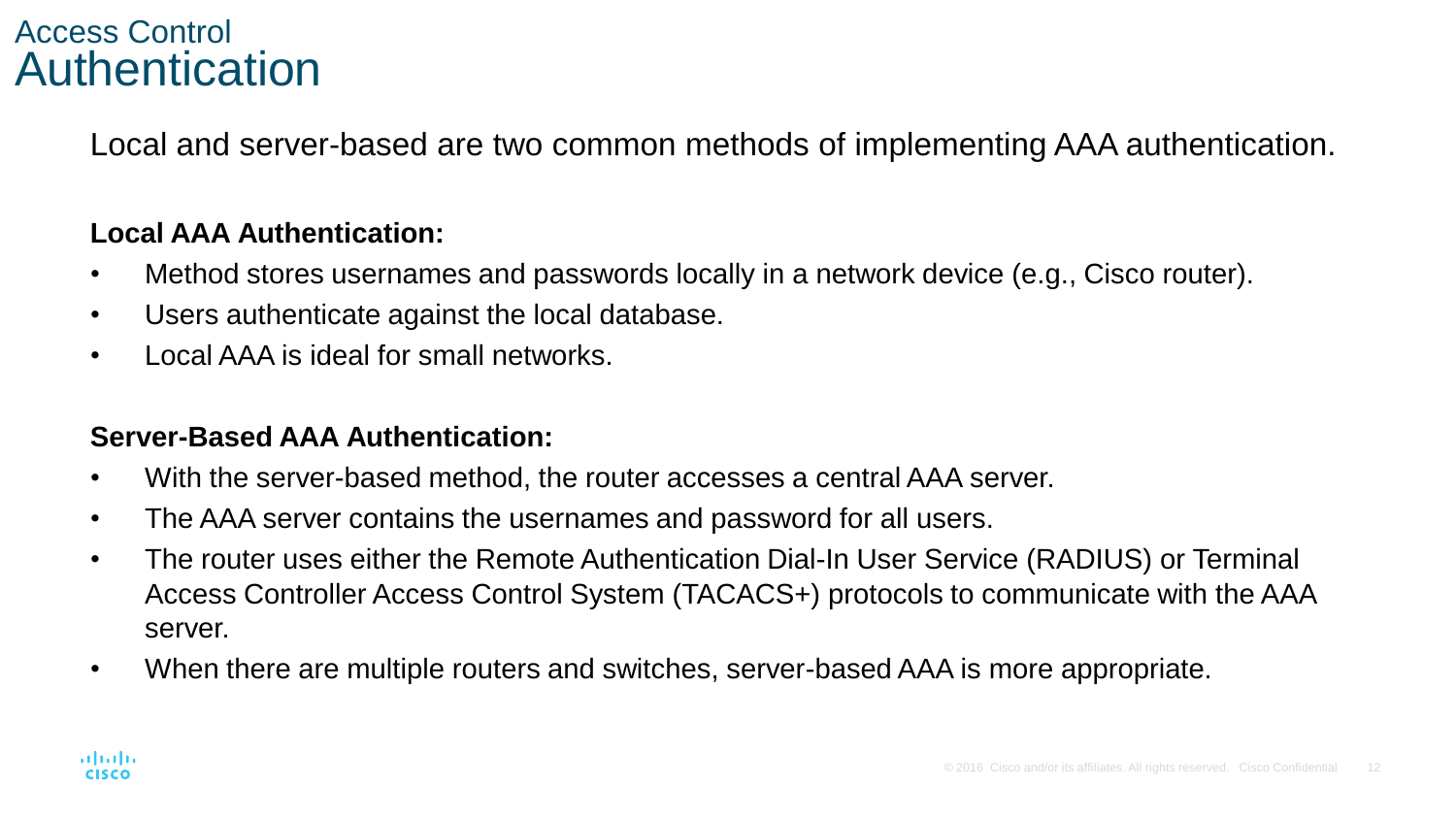#### Access Control Authorization

- AAA authorization is automatic and does not require users to perform additional steps after authentication.
- Authorization governs what users can and cannot do on the network after they are authenticated.
- Authorization uses a set of attributes that describes the user's access to the network. These attributes are used by the AAA server to determine privileges and restrictions for that user.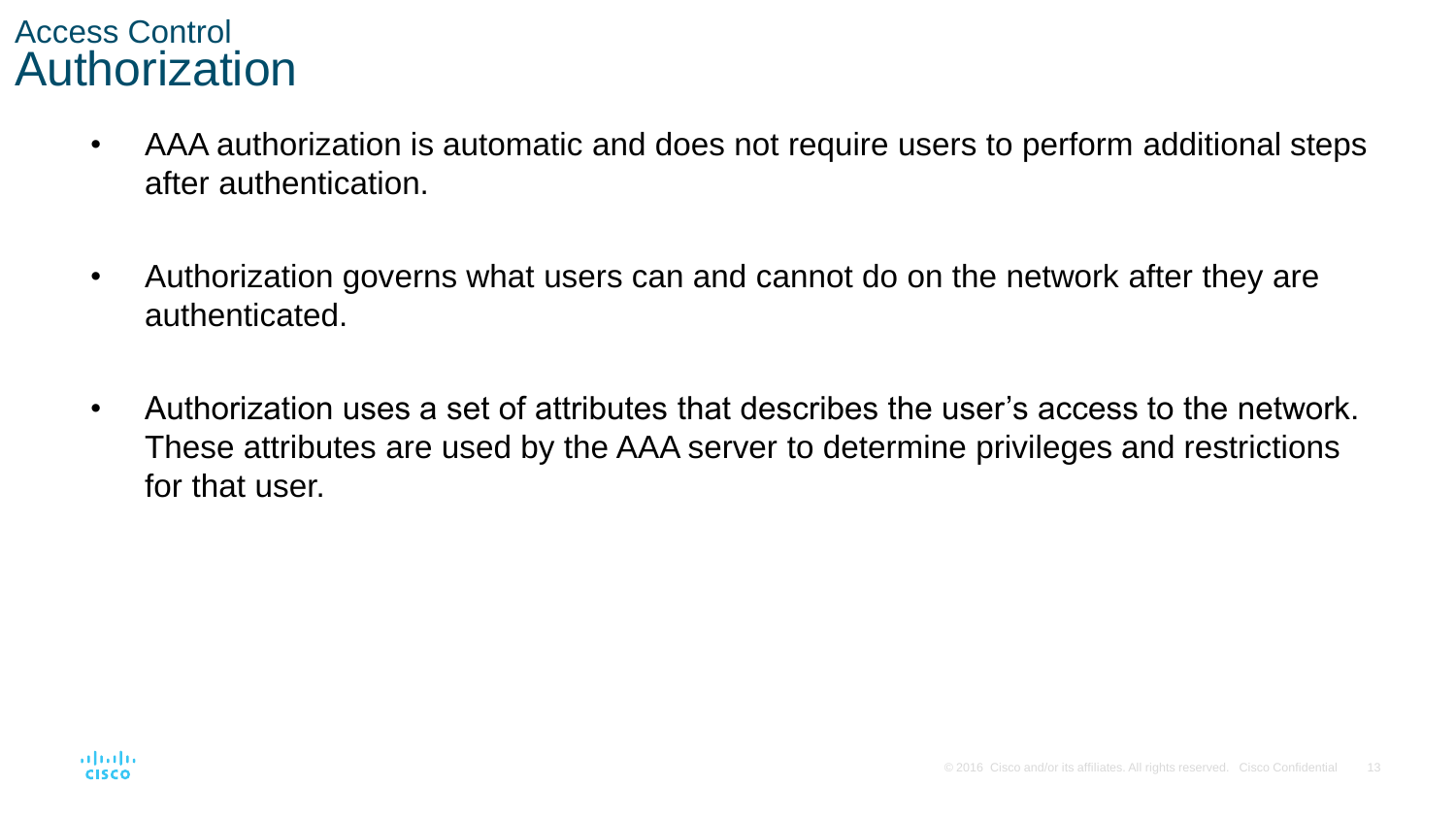#### Access Control Accounting

AAA accounting collects and reports usage data. This data can be used for such purposes as auditing or billing. The collected data might include the start and stop connection times, executed commands, number of packets, and number of bytes.

A primary use of accounting is to combine it with AAA authentication.

- The AAA server keeps a detailed log of exactly what the authenticated user does on the device, as shown in the figure. This includes all EXEC and configuration commands issued by the user.
- The log contains numerous data fields, including the username, the date and time, and the actual command that was entered by the user. This information is useful when troubleshooting devices. It also provides evidence for when individuals perform malicious acts.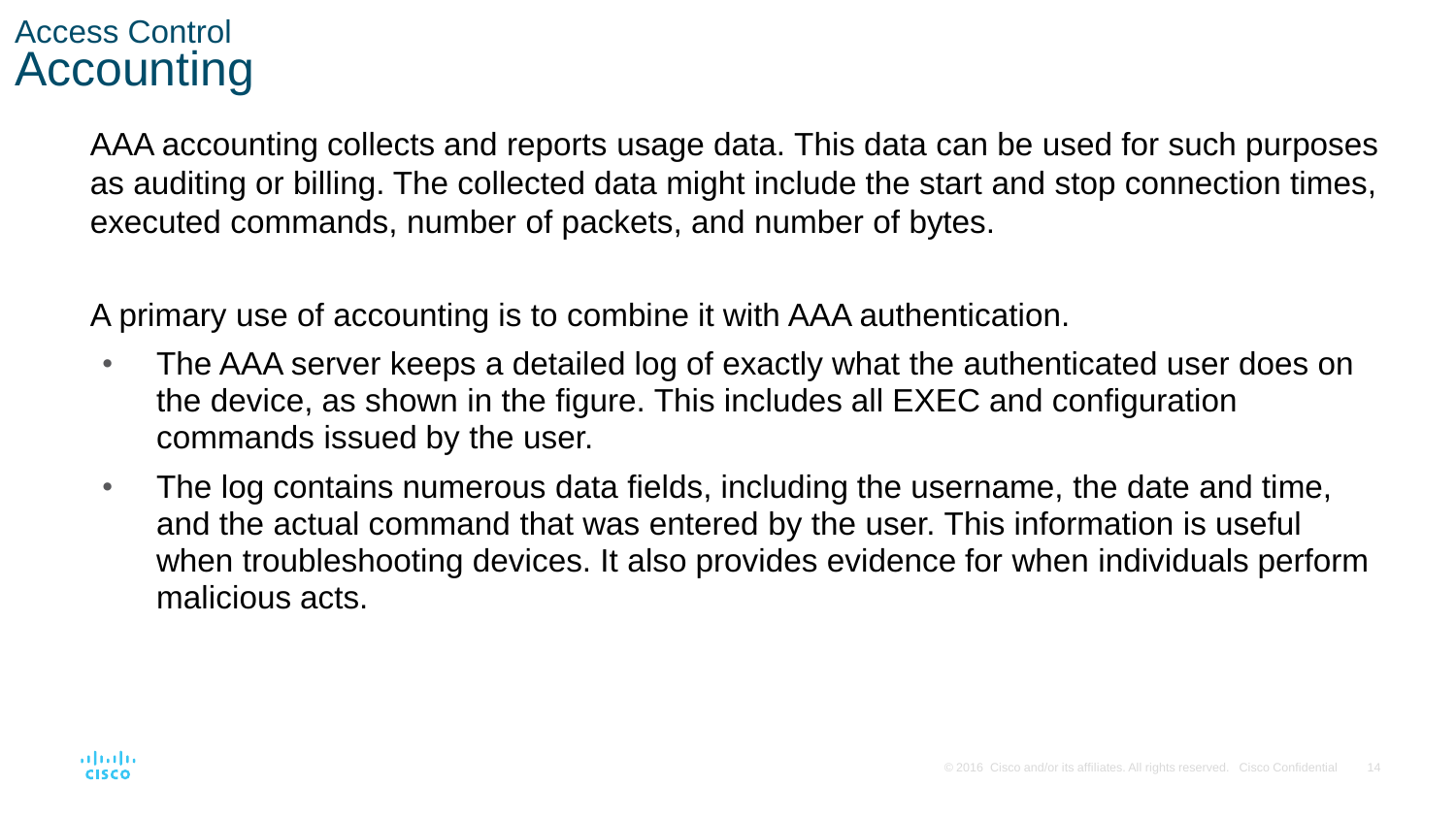#### Access Control 802.1X

aliaha

**CISCO** 

The IEEE 802.1X standard is a port-based access control and authentication protocol. This protocol restricts unauthorized workstations from connecting to a LAN through publicly accessible switch ports. The authentication server authenticates each workstation that is connected to a switch port before making available any services offered by the switch or the LAN.

With 802.1X port-based authentication, the devices in the network have specific roles:

- **Client (Supplicant)** This is a device running 802.1X-compliant client software, which is available for wired or wireless devices.
- **Switch (Authenticator)** –The switch acts as an intermediary between the client and the authentication server. It requests identifying information from the client, verifies that information with the authentication server, and relays a response to the client. Another device that could act as authenticator is a wireless access point.
- **Authentication server** –The server validates the identity of the client and notifies the switch or wireless access point that the client is or is not authorized to access the LAN and switch services.

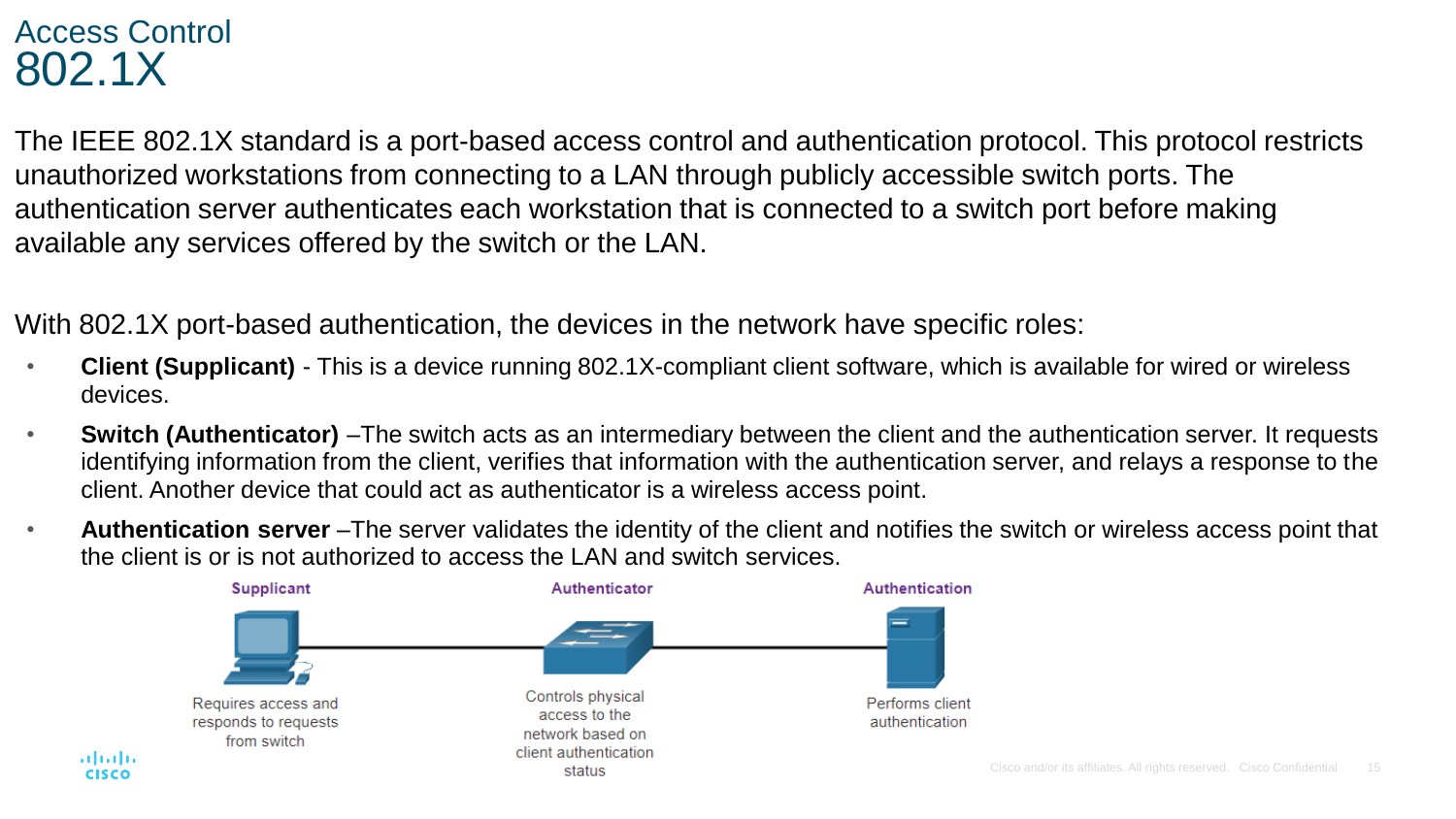## 10.3 Layer 2 Security Threats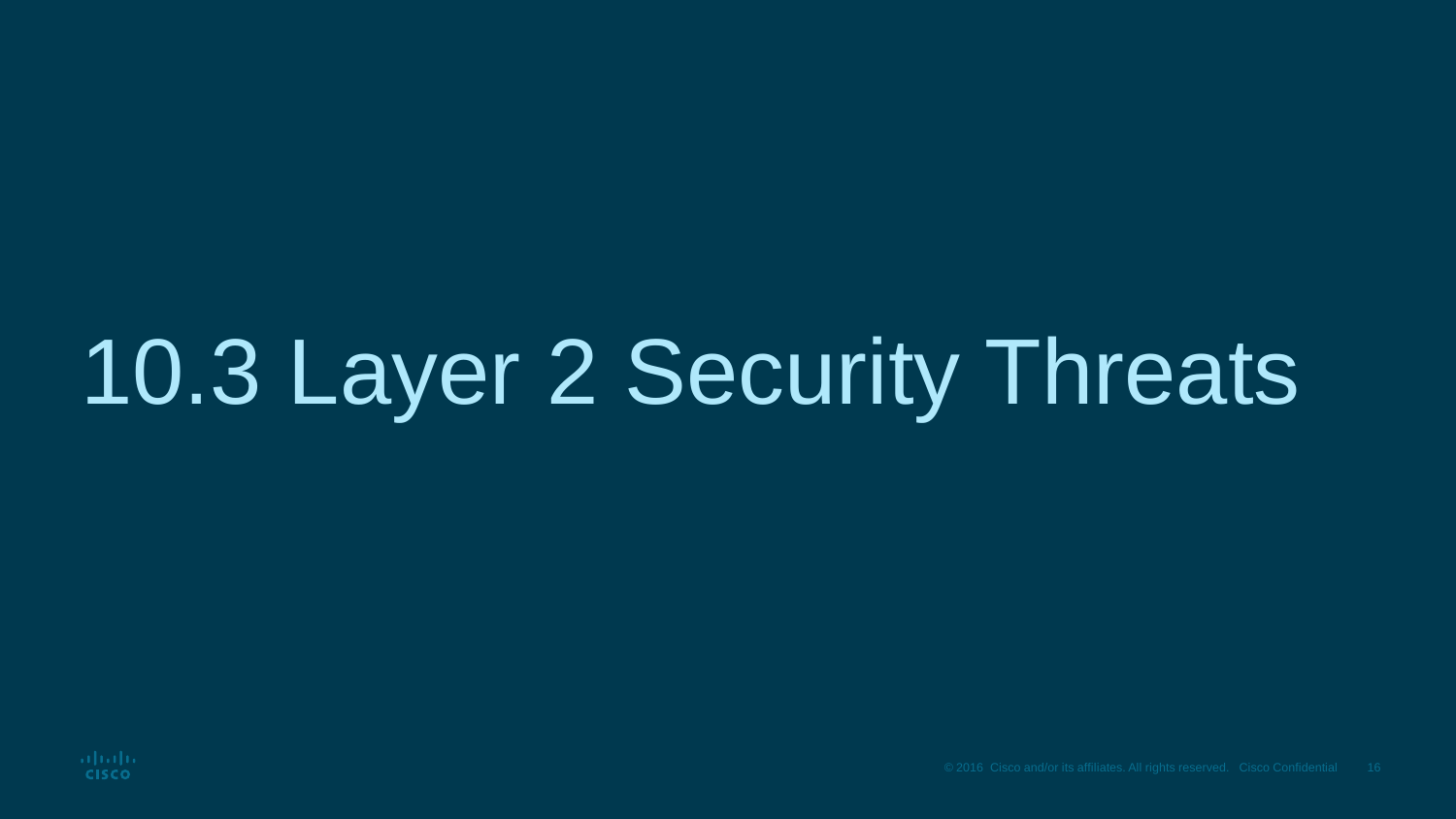#### Layer 2 Security Threats Layer 2 Vulnerabilities

Recall that the OSI reference model is divided into seven layers which work independently of each other. The figure shows the function of each layer and the core elements that can be exploited.

Network administrators routinely implement security solutions to protect the elements in Layer 3 up through Layer 7. They use VPNs, firewalls, and IPS devices to protect these elements. However, if Layer 2 is compromised, then all the layers above it are also affected. For example, if a threat actor with access to the internal network captured Layer 2 frames, then all the security implemented on the layers above would be useless. The threat actor could cause a lot of damage on the Layer 2 LAN networking infrastructure.

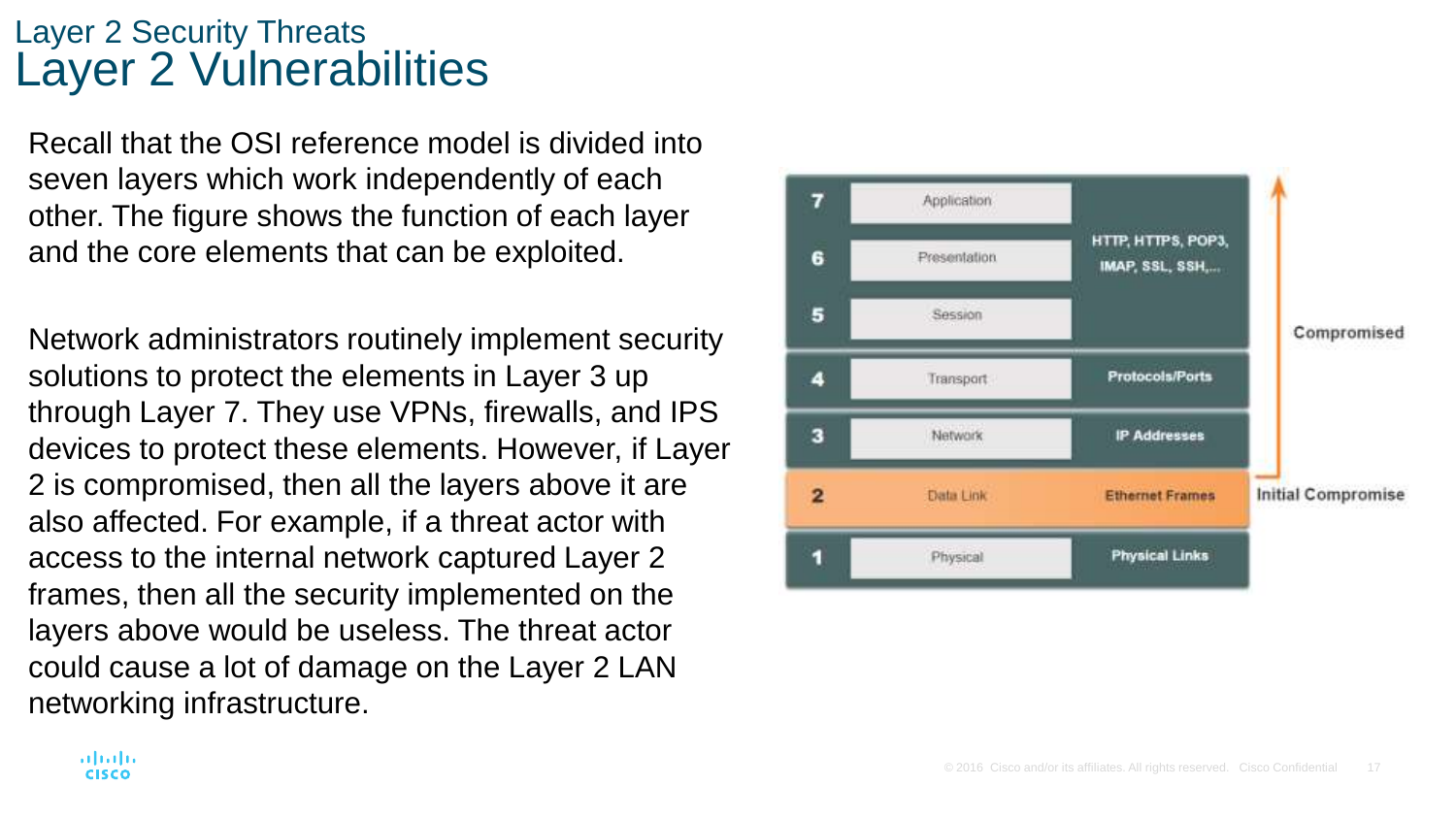#### Layer 2 Security Threats Switch Attack Categories

Security is only as strong as the weakest link in the system, and Layer 2 is considered to be that weak link. This is because LANs were traditionally under the administrative control of a single organization. We inherently trusted all persons and devices connected to our LAN. Today, with BYOD and more sophisticated attacks, our LANs have become more vulnerable to penetration.

| <b>Category</b>                 | <b>Examples</b>                                                                                                      |
|---------------------------------|----------------------------------------------------------------------------------------------------------------------|
| <b>MAC Table Attacks</b>        | Includes MAC address flooding attacks.                                                                               |
| <b>VLAN Attacks</b>             | Includes VLAN hopping and VLAN double-tagging attacks. It also<br>includes attacks between devices on a common VLAN. |
| <b>DHCP Attacks</b>             | Includes DHCP starvation and DHCP spoofing attacks.                                                                  |
| <b>ARP Attacks</b>              | Includes ARP spoofing and ARP poisoning attacks.                                                                     |
| <b>Address Spoofing Attacks</b> | Includes MAC address and IP address spoofing attacks.                                                                |
| <b>STP Attacks</b>              | Includes Spanning Tree Protocol manipulation attacks.                                                                |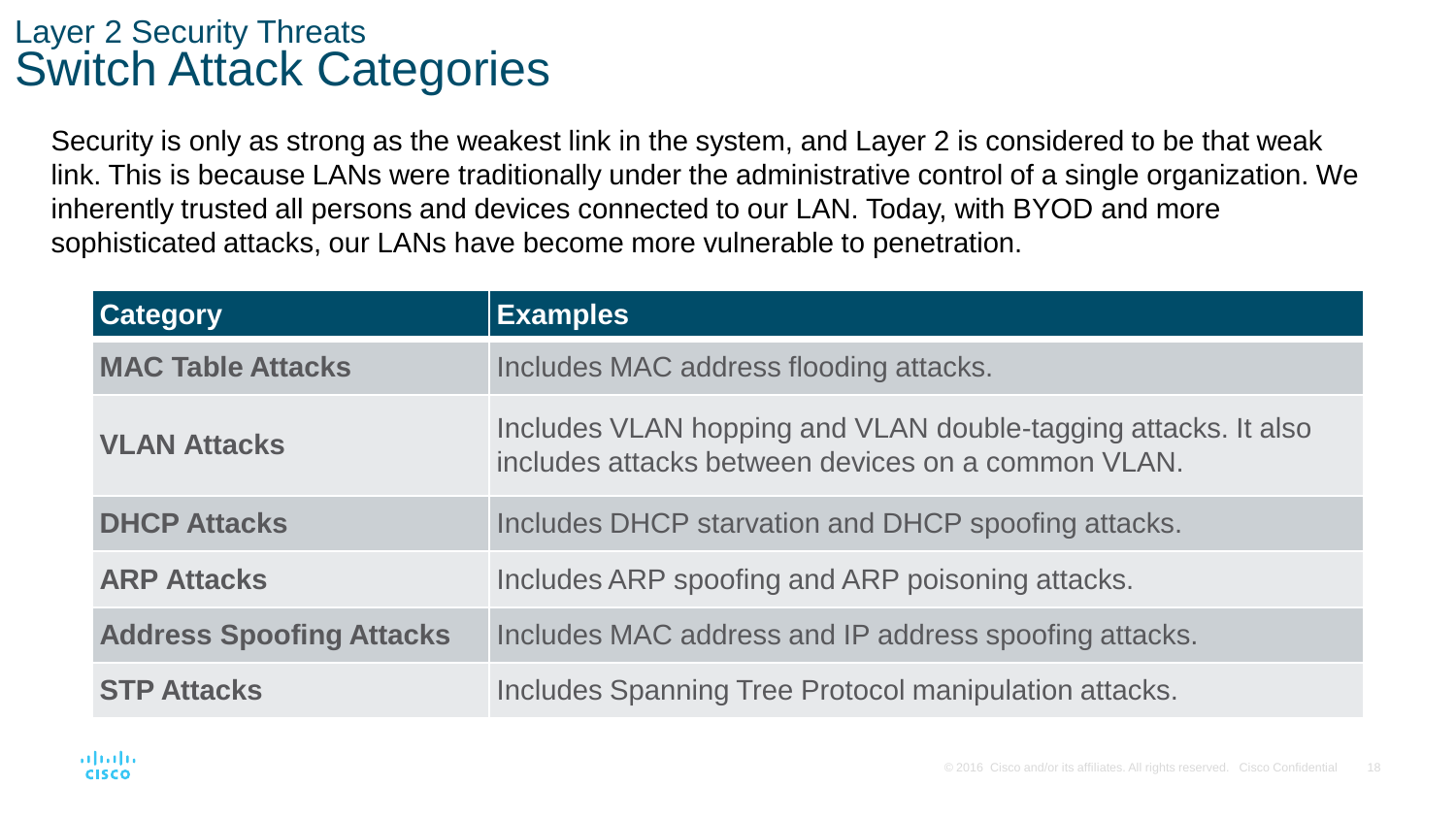#### Layer 2 Security Threats Switch Attack Mitigation Techniques

| <b>Solution</b>                     | <b>Description</b>                                                                                    |
|-------------------------------------|-------------------------------------------------------------------------------------------------------|
| <b>Port Security</b>                | Prevents many types of attacks including MAC address flooding attacks and<br>DHCP starvation attacks. |
| <b>DHCP Snooping</b>                | Prevents DHCP starvation and DHCP spoofing attacks.                                                   |
| <b>Dynamic ARP Inspection (DAI)</b> | Prevents ARP spoofing and ARP poisoning attacks.                                                      |
| <b>IP Source Guard (IPSG)</b>       | Prevents MAC and IP address spoofing attacks.                                                         |

These Layer 2 solutions will not be effective if the management protocols are not secured. The following strategies are recommended:

- Always use secure variants of management protocols such as SSH, Secure Copy Protocol (SCP), Secure FTP (SFTP), and Secure Socket Layer/Transport Layer Security (SSL/TLS).
- Consider using out-of-band management network to manage devices.
- Use a dedicated management VLAN where nothing but management traffic resides.
- Use ACLs to filter unwanted access.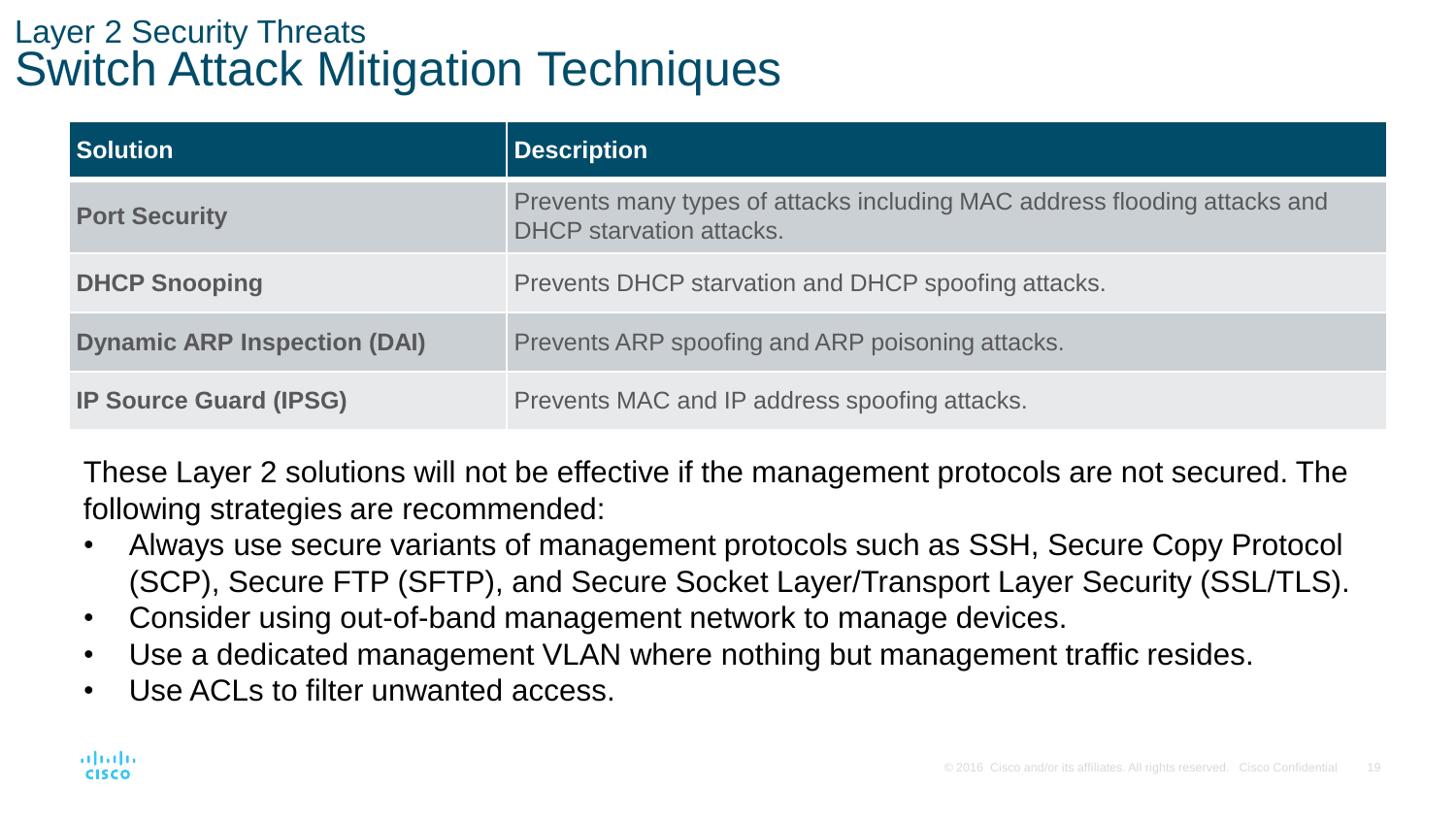### 10.4 MAC Address Table Attack

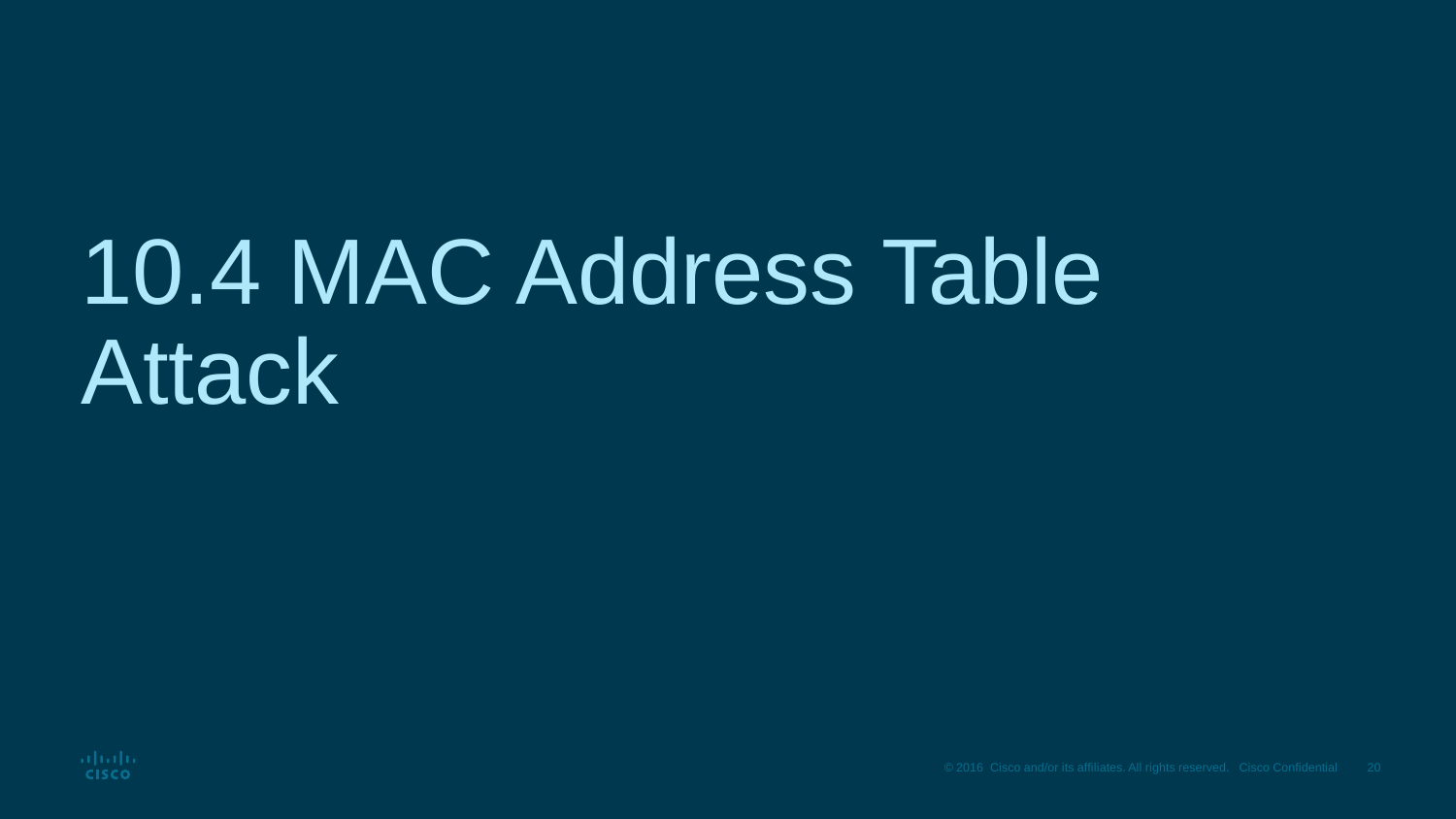#### MAC Address Table Attack Switch Operation Review

Recall that to make forwarding decisions, a Layer 2 LAN switch builds a table based on the source MAC addresses in received frames. This is called a MAC address table. MAC address tables are stored in memory and are used to more efficiently switch frames.

| $$1#$ show mac address-table dynamic<br>Mac Address Table<br>we do not set the del win and win the fact that you can be the the term one day there are not well will be then we will see their set out them and we have the term of the term of the |                                                       |                |         |  |
|-----------------------------------------------------------------------------------------------------------------------------------------------------------------------------------------------------------------------------------------------------|-------------------------------------------------------|----------------|---------|--|
| Vlan                                                                                                                                                                                                                                                | Mac Address                                           | Type           | Ports   |  |
| ----                                                                                                                                                                                                                                                | two your your party your two fund your your pain com- | ----------     | ------- |  |
| ū                                                                                                                                                                                                                                                   | 0001.9717.22e0                                        | DYNAMIC        | Fa0/4   |  |
| п                                                                                                                                                                                                                                                   | 000a.f38e.74b3                                        | <b>DYNAMIC</b> | Fa0/1   |  |
| 1                                                                                                                                                                                                                                                   | 0090.0c23.ceca                                        | <b>DYNAMIC</b> | Fa0/3   |  |
| 1                                                                                                                                                                                                                                                   | 00d0.ba07.8499                                        | <b>DYNAMIC</b> | Fa0/2   |  |
| S1#                                                                                                                                                                                                                                                 |                                                       |                |         |  |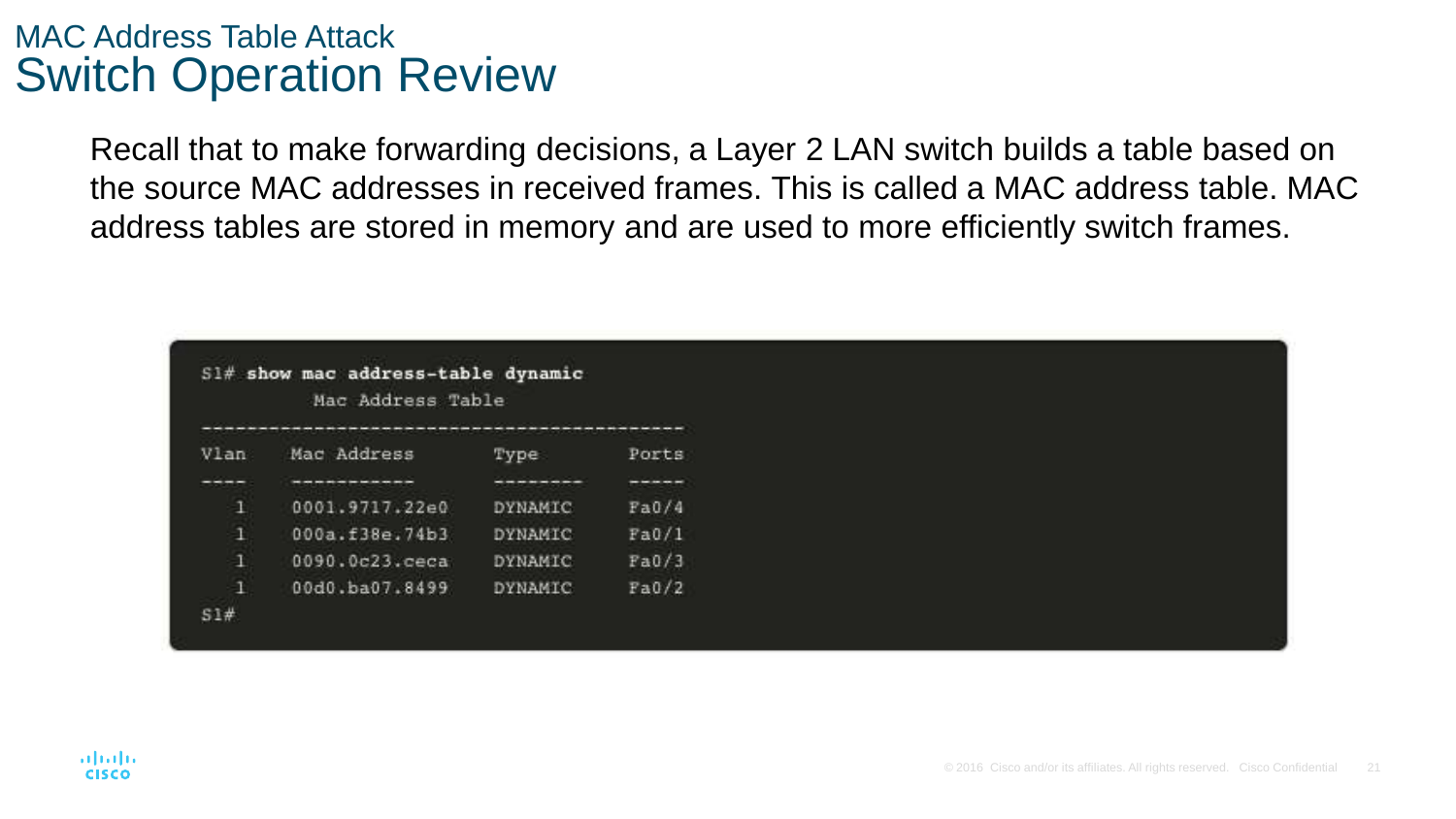#### MAC Address Table Attack MAC Address Table Flooding

All MAC tables have a fixed size and consequently, a switch can run out of resources in which to store MAC addresses. MAC address flooding attacks take advantage of this limitation by bombarding the switch with fake source MAC addresses until the switch MAC address table is full.

When this occurs, the switch treats the frame as an unknown unicast and begins to flood all incoming traffic out all ports on the same VLAN without referencing the MAC table. This condition now allows a threat actor to capture all of the frames sent from one host to another on the local LAN or local VLAN.

**Note**: Traffic is flooded only within the local LAN or VLAN. The threat actor can only capture traffic within the local LAN or VLAN to which the threat actor is connected.

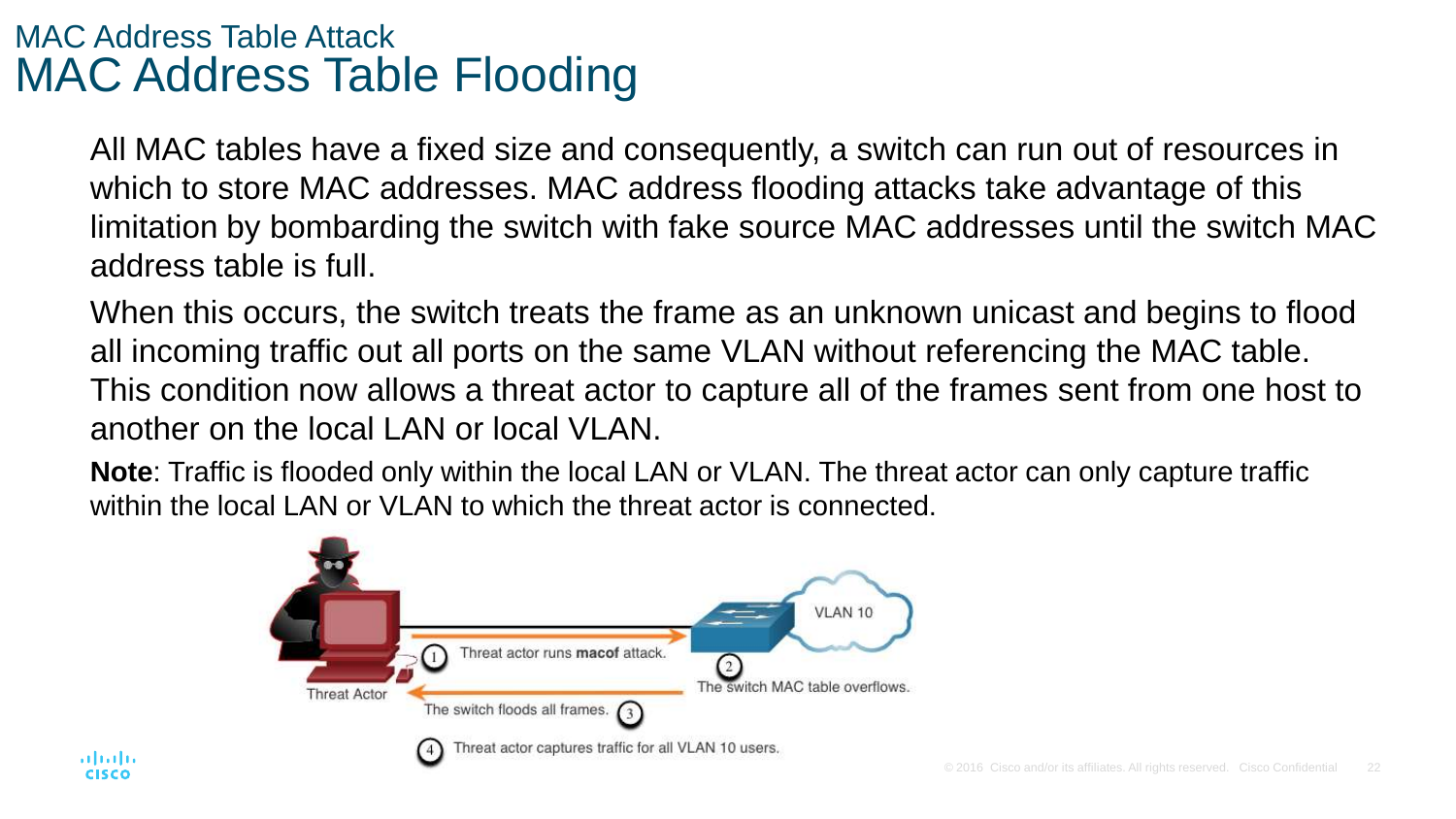#### MAC Address Table Attack MAC Address Table Attack Mitigation

What makes tools such as **macof** so dangerous is that an attacker can create a MAC table overflow attack very quickly. For instance, a Catalyst 6500 switch can store 132,000 MAC addresses in its MAC address table. A tool such as **macof** can flood a switch with up to 8,000 bogus frames per second; creating a MAC address table overflow attack in a matter of a few seconds.

Another reason why these attack tools are dangerous is because they not only affect the local switch, they can also affect other connected Layer 2 switches. When the MAC address table of a switch is full, it starts flooding out all ports including those connected to other Layer 2 switches.

To mitigate MAC address table overflow attacks, network administrators must implement port security. Port security will only allow a specified number of source MAC addresses to be learned on the port. Port security is further discussed in another module.

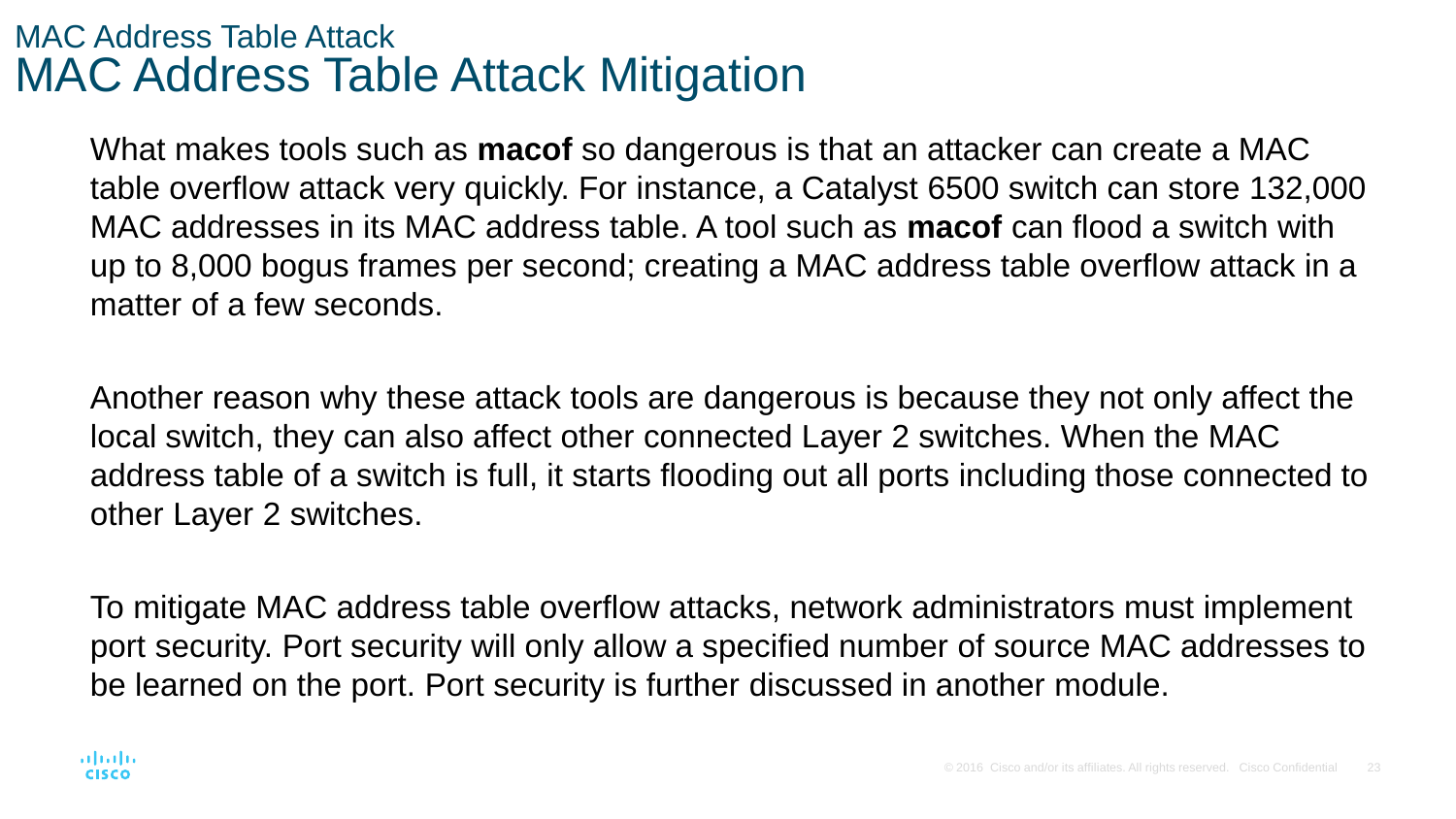### 10.5 LAN Attacks

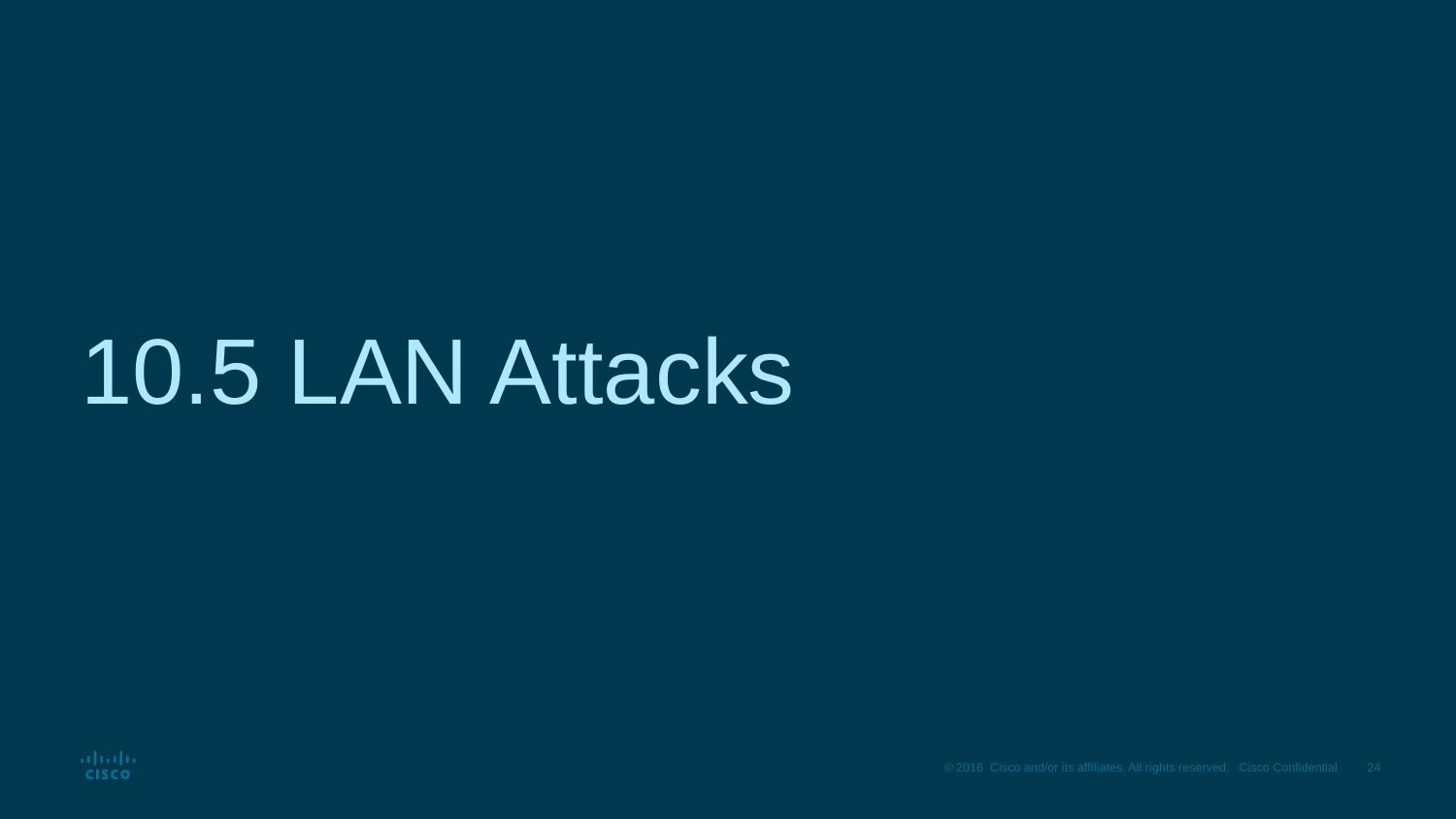#### LAN Attacks Video – VLAN and DHCP Attacks

This video will cover the following:

- **VLAN Hopping Attack**
- VLAN Double-Tagging Attack
- DHCP Starvation Attack
- DHCP Spoofing Attack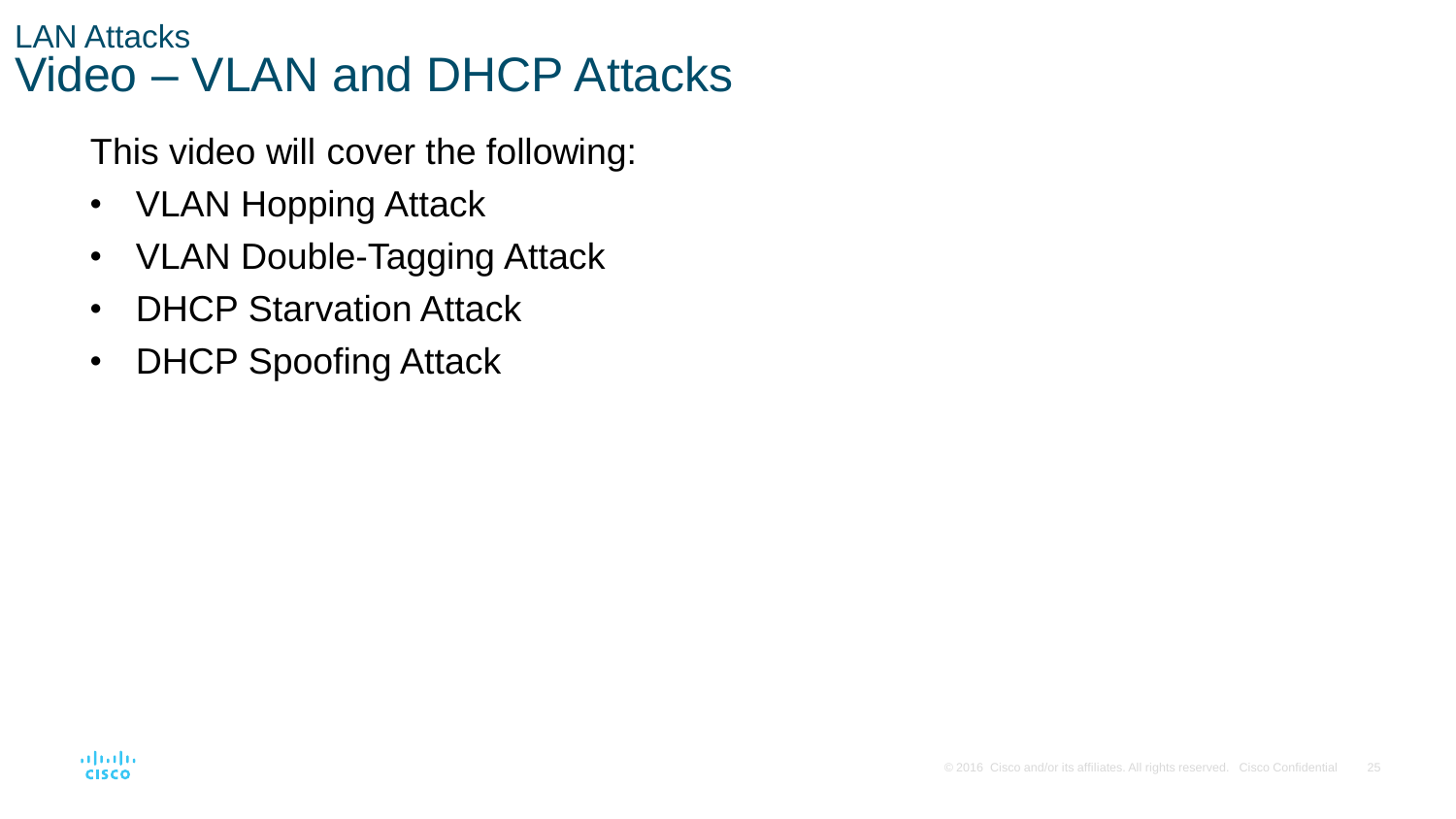#### LAN Attacks VLAN Hopping Attacks

A VLAN hopping attack enables traffic from one VLAN to be seen by another VLAN without the aid of a router. In a basic VLAN hopping attack, the threat actor configures a host to act like a switch to take advantage of the automatic trunking port feature enabled by default on most switch ports.

The threat actor configures the host to spoof 802.1Q signaling and Cisco-proprietary Dynamic Trunking Protocol (DTP) signaling to trunk with the connecting switch. If successful, the switch establishes a trunk link with the host, as shown in the figure. Now the threat actor can access all the VLANs on the switch. The threat actor can send and receive traffic on any VLAN, effectively hopping between VLANs.

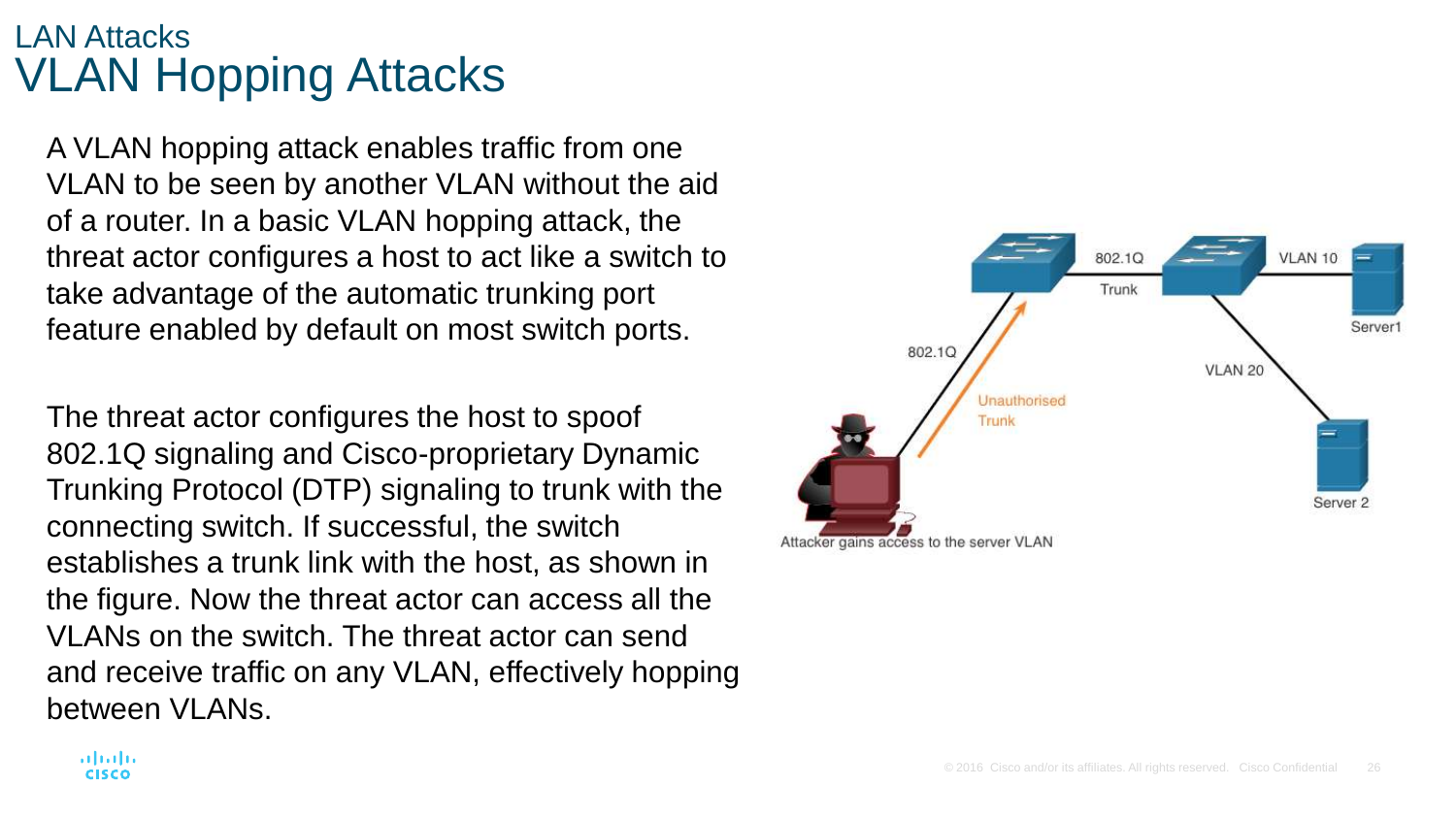#### LAN Attacks VLAN Double-Tagging Attacks

A threat actor is specific situations could embed a hidden 802.1Q tag inside the frame that already has an 802.1Q tag. This tag allows the frame to go to a VLAN that the original 802.1Q tag did not specify.

- **Step 1:** The threat actor sends a double-tagged 802.1Q frame to the switch. The outer header has the VLAN tag of the threat actor, which is the same as the native VLAN of the trunk port.
- **Step 2**: The frame arrives on the first switch, which looks at the first 4-byte 802.1Q tag. The switch sees that the frame is destined for the native VLAN. The switch forwards the packet out all native VLAN ports after stripping the VLAN tag. The frame is not retagged because it is part of the native VLAN. At this point, the inner VLAN tag is still intact and has not been inspected by the first switch.
- **Step 3**: The frame arrives at the second switch which has no knowledge that it was supposed to be for the native VLAN. Native VLAN traffic is not tagged by the sending switch as specified in the 802.1Q specification. The second switch looks only at the inner 802.1Q tag that the threat actor inserted and sees that the frame is destined the target VLAN. The second switch sends the frame on to the target or floods it, depending on whether there is an existing MAC address table entry for the target.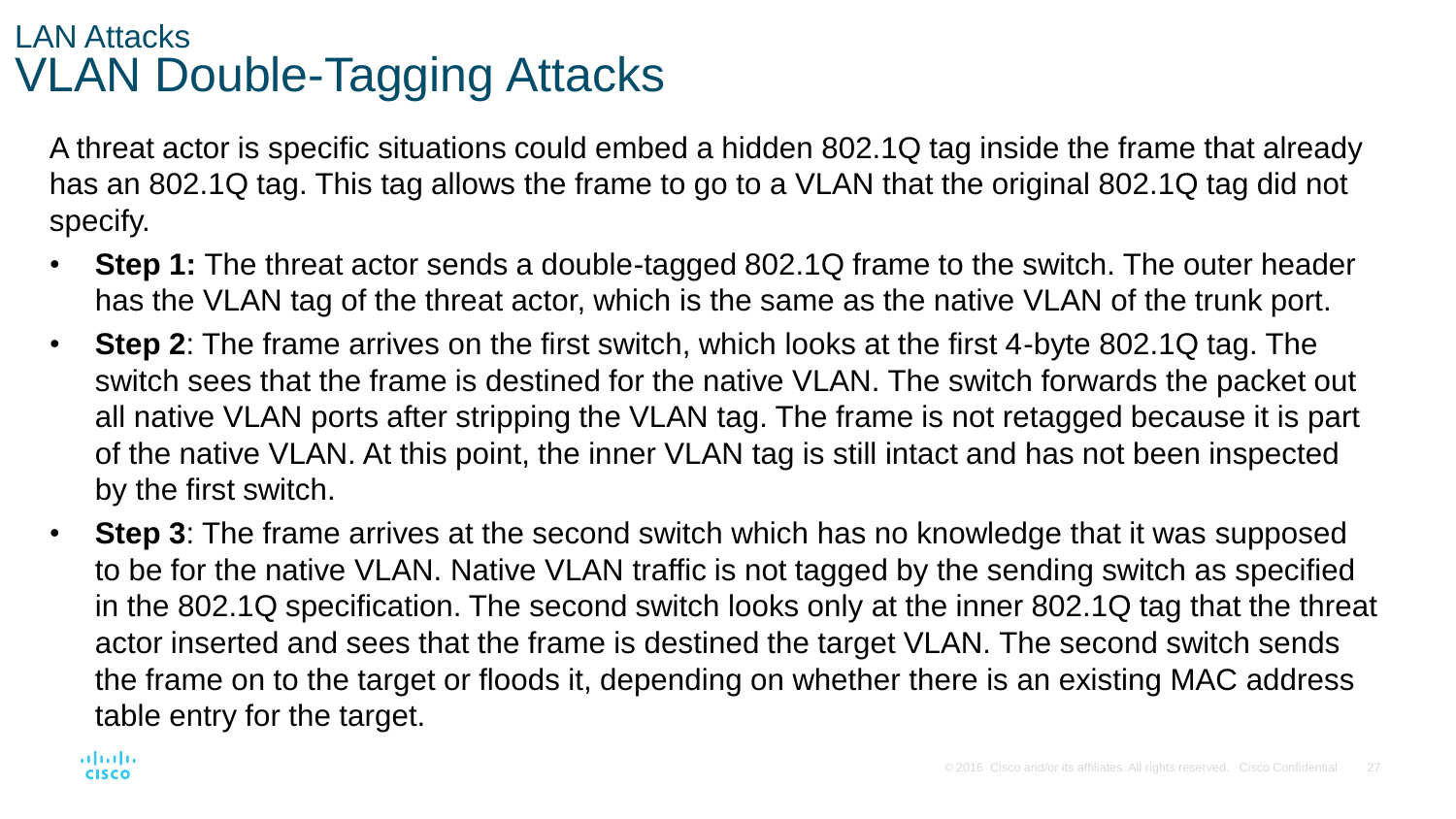#### LAN Attacks VLAN Double-Tagging Attacks (Cont.)

A VLAN double-tagging attack is unidirectional and works only when the attacker is connected to a port residing in the same VLAN as the native VLAN of the trunk port. The idea is that double tagging allows the attacker to send data to hosts or servers on a VLAN that otherwise would be blocked by some type of access control configuration. Presumably the return traffic will also be permitted, thus giving the attacker the ability to communicate with devices on the normally blocked VLAN.

**VLAN Attack Mitigation -** VLAN hopping and VLAN double-tagging attacks can be prevented by implementing the following trunk security guidelines, as discussed in a previous module:

- Disable trunking on all access ports.
- Disable auto trunking on trunk links so that trunks must be manually enabled.
- Be sure that the native VLAN is only used for trunk links.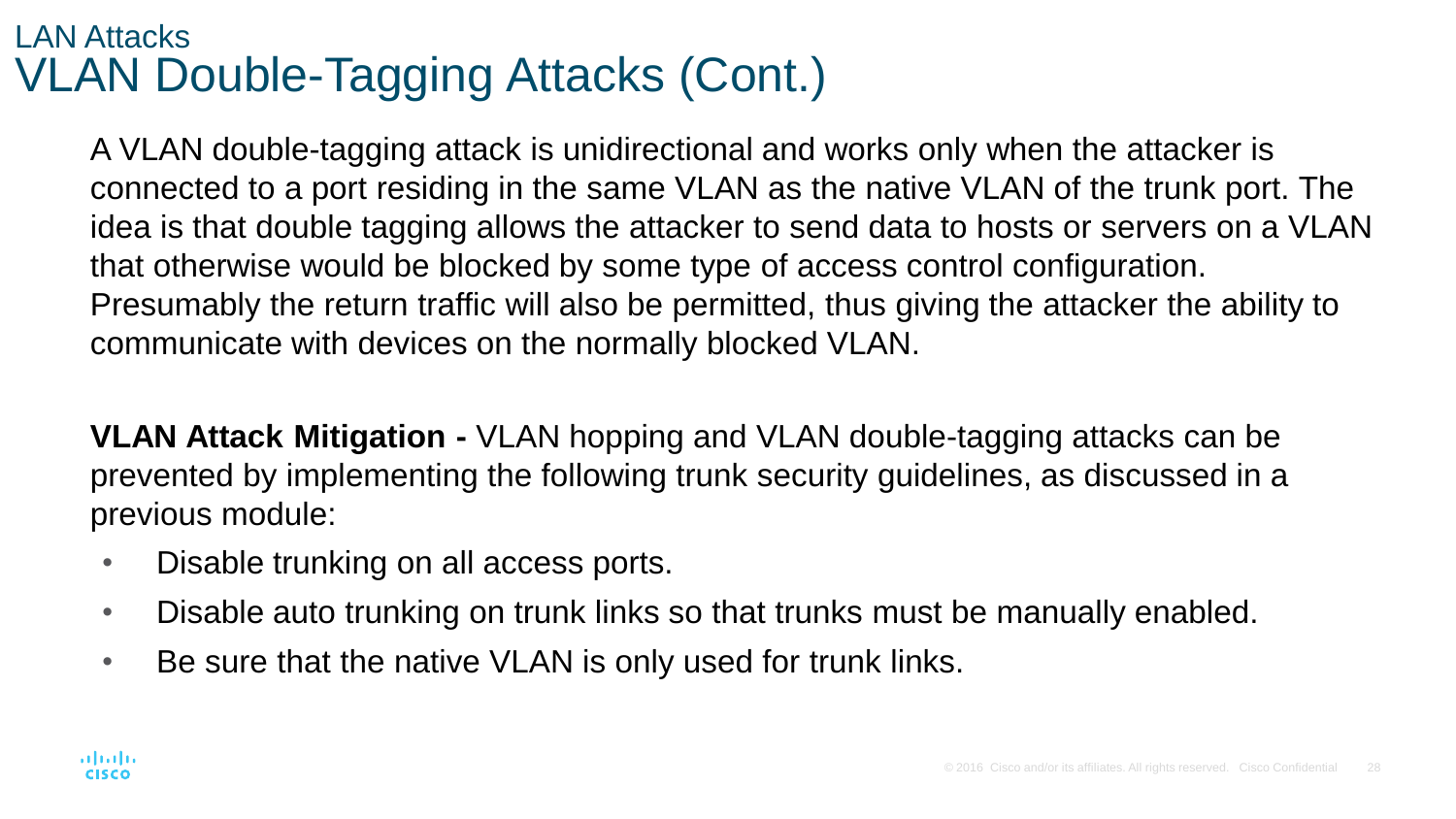#### LAN Attacks DHCP Messages

DHCP servers dynamically provide IP configuration information including IP address, subnet mask, default gateway, DNS servers, and more to clients. A review of the sequence of the DHCP message exchange between client and server is show in the figure.

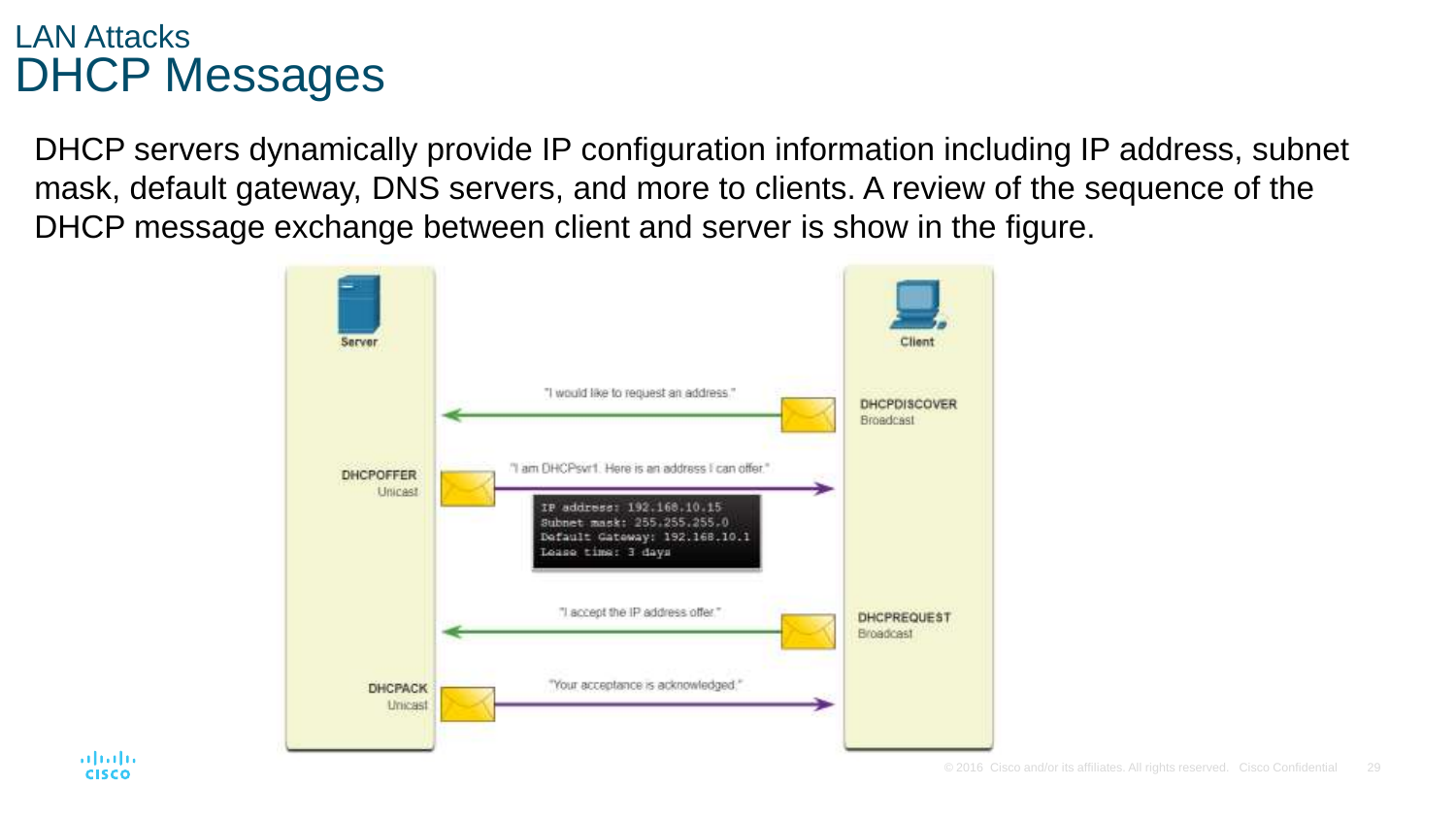#### LAN Attacks DHCP Attacks

Two types of DHCP attacks are DHCP starvation and DHCP spoofing. Both attacks are mitigated by implementing DHCP snooping.

- **DHCP Starvation Attack** The goal of this attack is to create a DoS for connecting clients. DHCP starvation attacks require an attack tool such as Gobbler. Gobbler has the ability to look at the entire scope of leasable IP addresses and tries to lease them all. Specifically, it creates DHCP discovery messages with bogus MAC addresses.
- **DHCP Spoofing Attack –** This occurs when a rogue DHCP server is connected to the network and provides false IP configuration parameters to legitimate clients. A rogue server can provide a variety of misleading information, including the following:
	- **Wrong default gateway** The rogue server provides an invalid gateway or the IP address of its host to create a man-in-the-middle attack. This may go entirely undetected as the intruder intercepts the data flow through the network.
	- **Wrong DNS server** The rogue server provides an incorrect DNS server address pointing the user to a nefarious website.
	- **Wrong IP address** The rogue server provides an invalid IP address effectively creating a DoS attack on the DHCP client.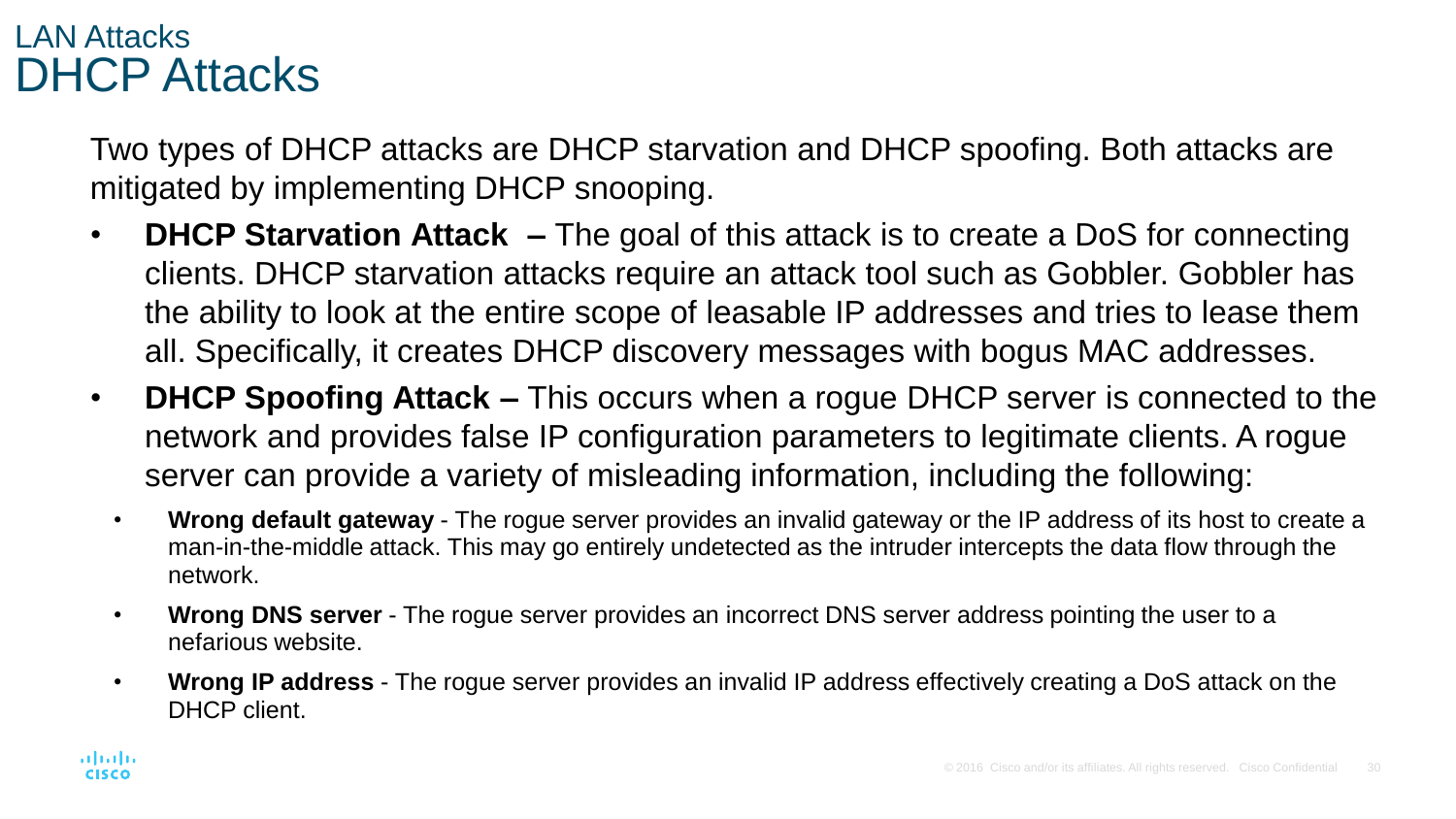#### LAN Attacks Video – ARP Attacks, STP Attacks, and CDP Reconnaissance

This video will cover the following:

- ARP Spoofing Attack
- ARP Poisoning Attack
- STP Attack
- CDP Reconnaissance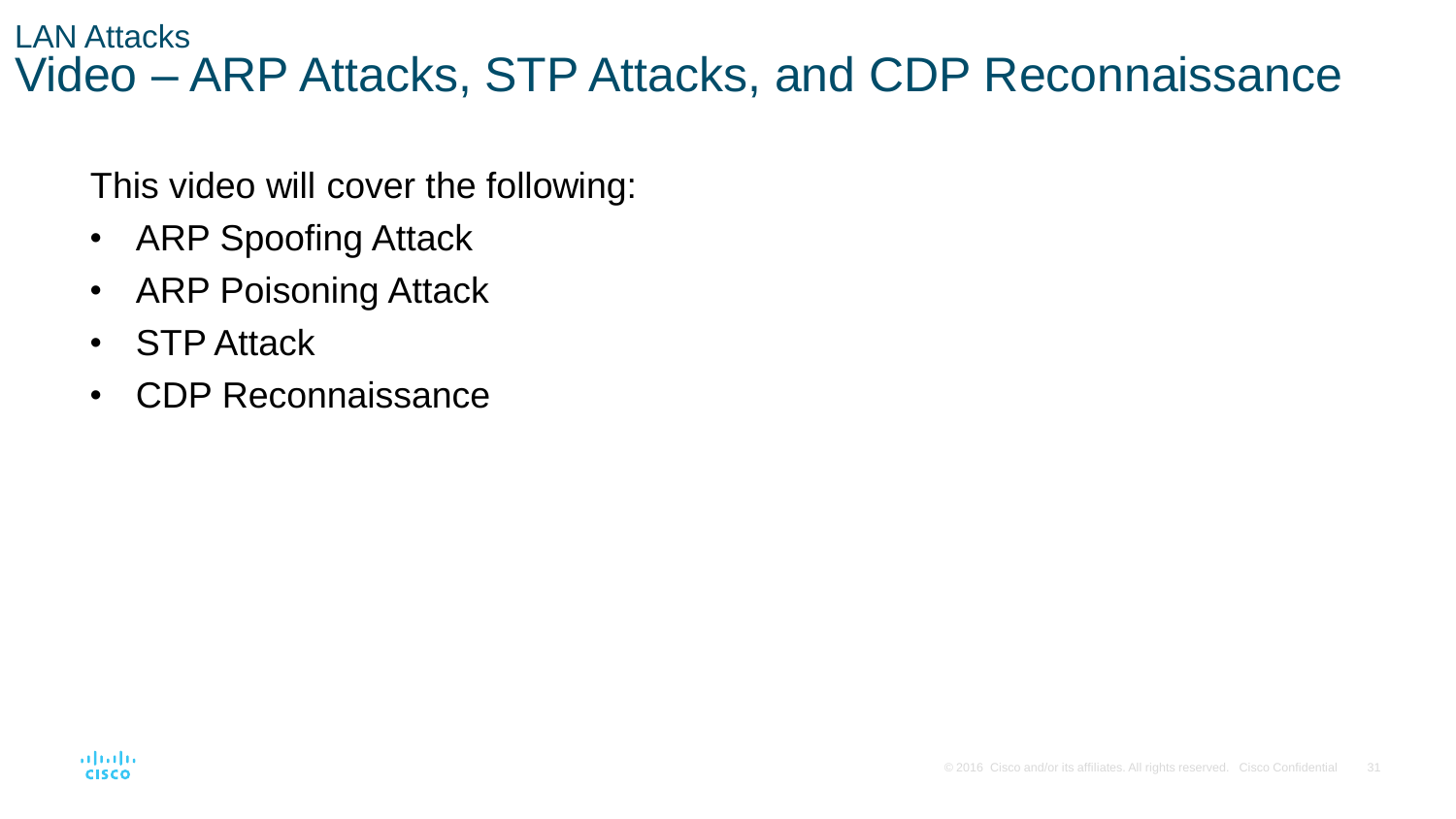#### LAN Attacks ARP Attacks

- Hosts broadcast ARP Requests to determine the MAC address of a host with a destination IP address. All hosts on the subnet receive and process the ARP Request. The host with the matching IP address in the ARP Request sends an ARP Reply.
- A client can send an unsolicited ARP Reply called a "gratuitous ARP". Other hosts on the subnet store the MAC address and IP address contained in the gratuitous ARP in their ARP tables.
- An attacker can send a gratuitous ARP message containing a spoofed MAC address to a switch, and the switch would update its MAC table accordingly. In a typical attack, a threat actor sends unsolicited ARP Replies to other hosts on the subnet with the MAC Address of the threat actor and the IP address of the default gateway, effectively setting up a man-in-the-middle attack.
- There are many tools available on the internet to create ARP man-in-the-middle attacks.
- IPv6 uses ICMPv6 Neighbor Discovery Protocol for Layer 2 address resolution. IPv6 includes strategies to mitigate Neighbor Advertisement spoofing, similar to the way IPv6 prevents a spoofed ARP Reply.
- ARP spoofing and ARP poisoning are mitigated by implementing Dynamic ARP Inspection (DAI).almlu **CISCO**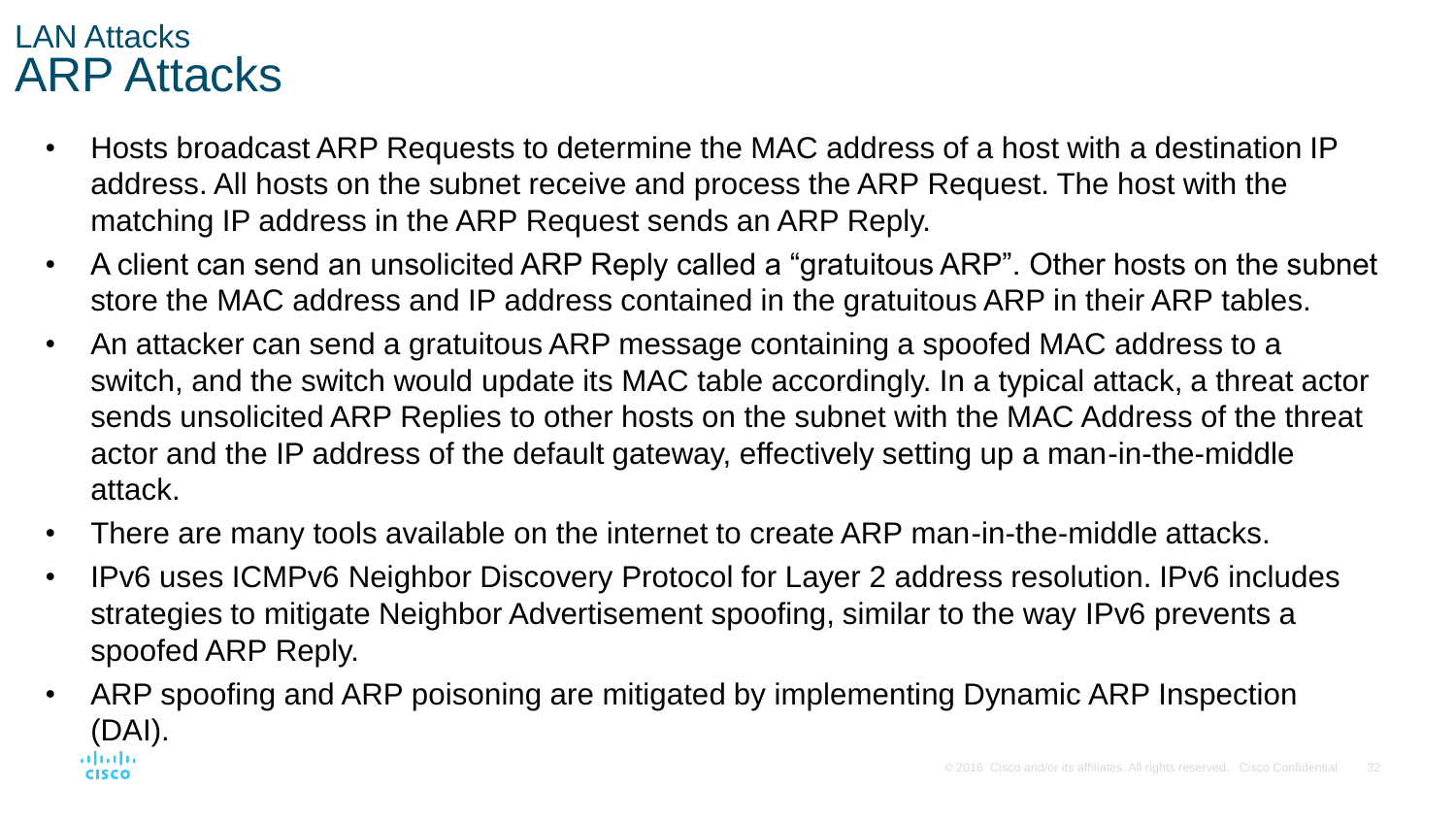#### LAN Attacks Address Spoofing Attacks

- IP address spoofing is when a threat actor hijacks a valid IP address of another device on the subnet or uses a random IP address. IP address spoofing is difficult to mitigate, especially when it is used inside a subnet in which the IP belongs.
- MAC address spoofing attacks occur when the threat actors alter the MAC address of their host to match another known MAC address of a target host. The switch overwrites the current MAC table entry and assigns the MAC address to the new port. It then inadvertently forwards frames destined for the target host to the attacking host.
- When the target host sends traffic, the switch will correct the error, realigning the MAC address to the original port. To stop the switch from returning the port assignment to its correct state, the threat actor can create a program or script that will constantly send frames to the switch so that the switch maintains the incorrect or spoofed information.
- There is no security mechanism at Layer 2 that allows a switch to verify the source of MAC addresses, which is what makes it so vulnerable to spoofing.
- IP and MAC address spoofing can be mitigated by implementing IP Source Guard (IPSG).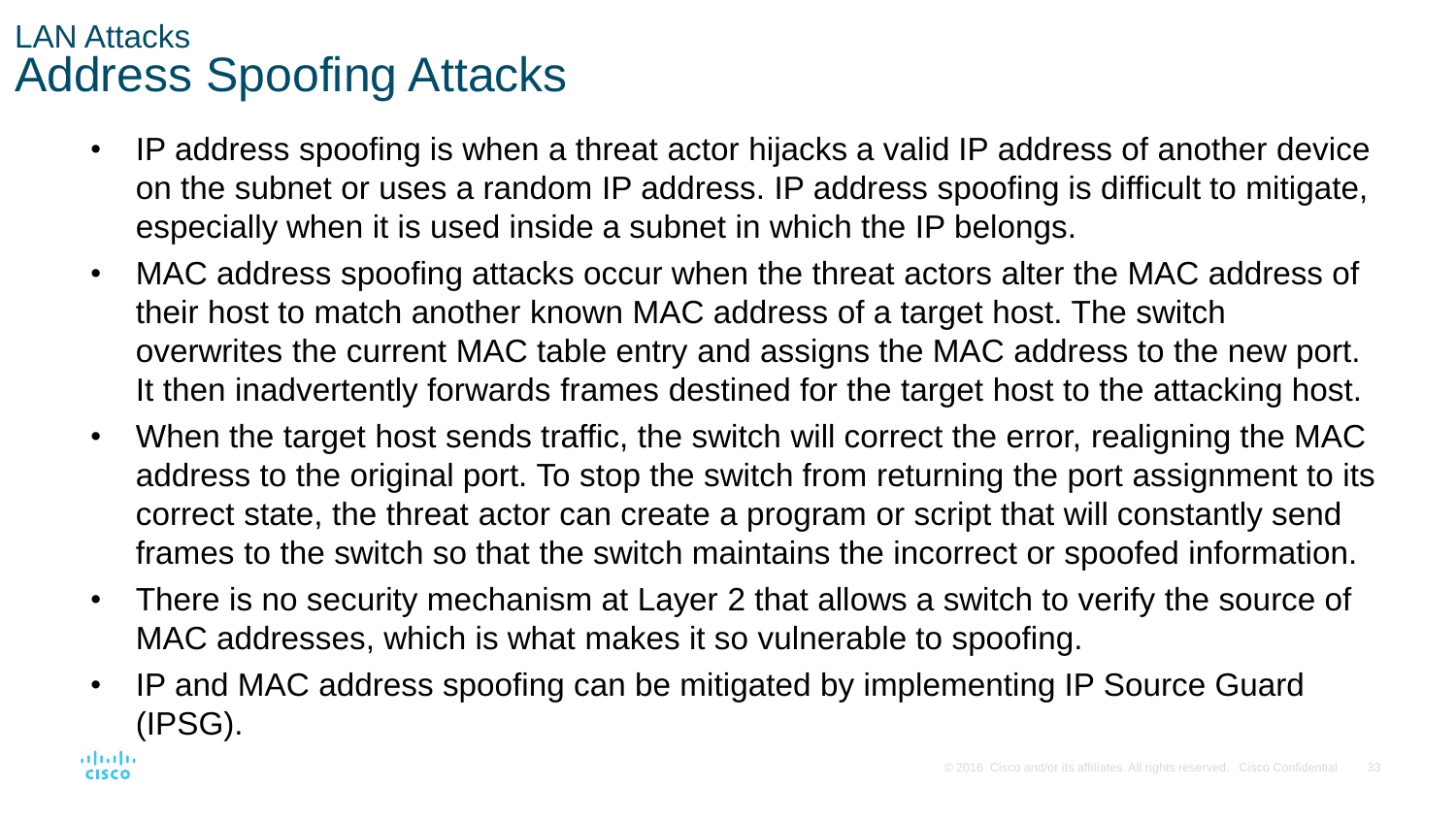#### LAN Attacks STP Attack

- Network attackers can manipulate the Spanning Tree Protocol (STP) to conduct an attack by spoofing the root bridge and changing the topology of a network. Attackers can then capture all traffic for the immediate switched domain.
- To conduct an STP manipulation attack, the attacking host broadcasts STP bridge protocol data units (BPDUs) containing configuration and topology changes that will force spanning-tree recalculations. The BPDUs sent by the attacking host announce a lower bridge priority in an attempt to be elected as the root bridge.
- This STP attack is mitigated by implementing BPDU Guard on all access ports. BPDU Guard is discussed in more detail later in the course.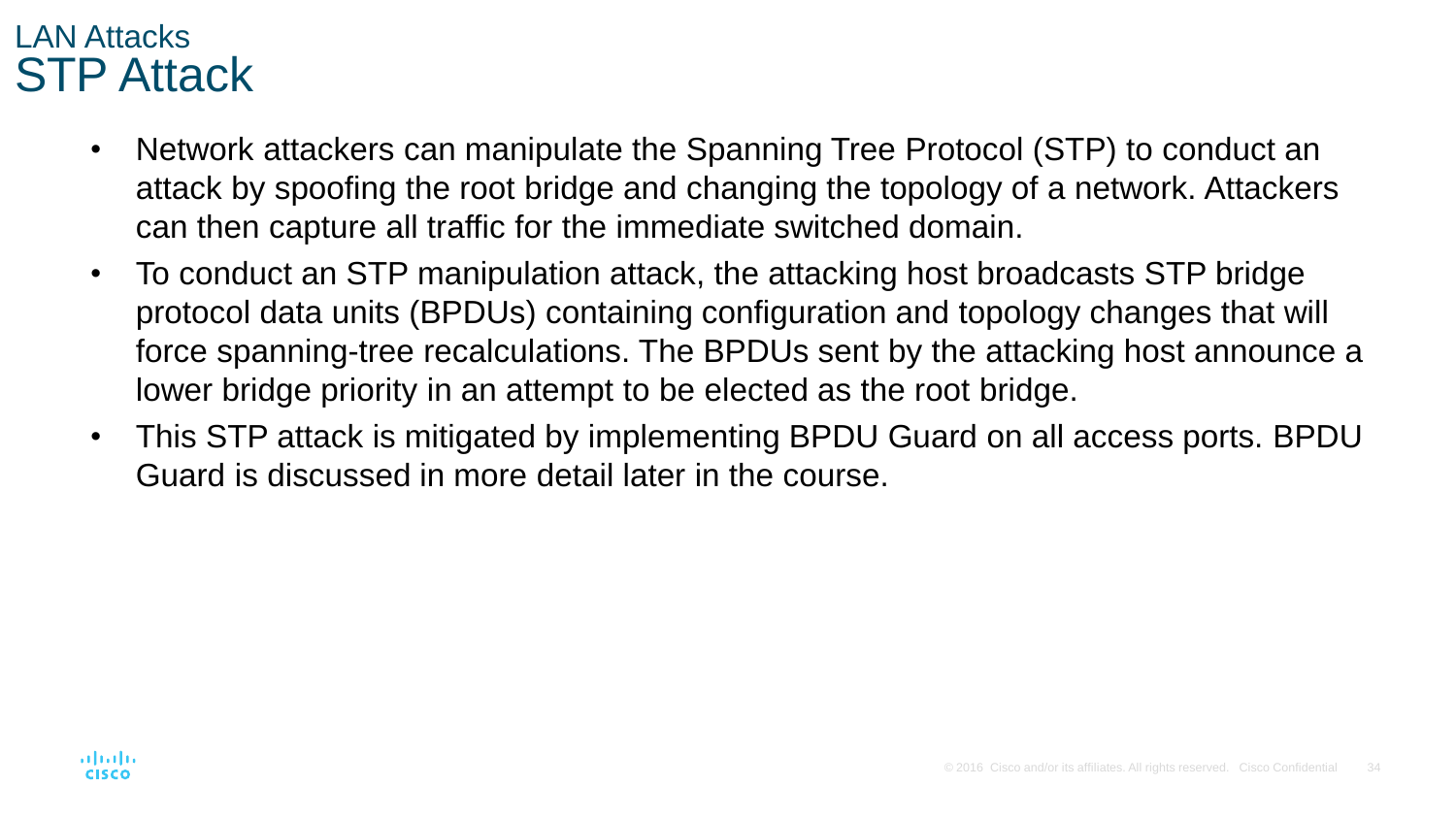#### LAN Attacks CDP Reconnaissance

The Cisco Discovery Protocol (CDP) is a proprietary Layer 2 link discovery protocol. It is enabled on all Cisco devices by default. Network administrators also use CDP to help configure and troubleshoot network devices. CDP information is sent out CDP-enabled ports in periodic, unencrypted, unauthenticated broadcasts. CDP information includes the IP address of the device, IOS software version, platform, capabilities, and the native VLAN. The device receiving the CDP message updates its CDP database.

To mitigate the exploitation of CDP, limit the use of CDP on devices or ports. For example, disable CDP on edge ports that connect to untrusted devices.

- To disable CDP globally on a device, use the **no cdp run** global configuration mode command. To enable CDP globally, use the **cdp run** global configuration command.
- To disable CDP on a port, use the **no cdp enable** interface configuration command. To enable CDP on a port, use the **cdp enable** interface configuration command.

**Note**: Link Layer Discovery Protocol (LLDP) is also vulnerable to reconnaissance attacks. Configure **no lldp run** to disable LLDP globally. To disable LLDP on the interface, configure **no lldp transmit** and **no lldp receive**.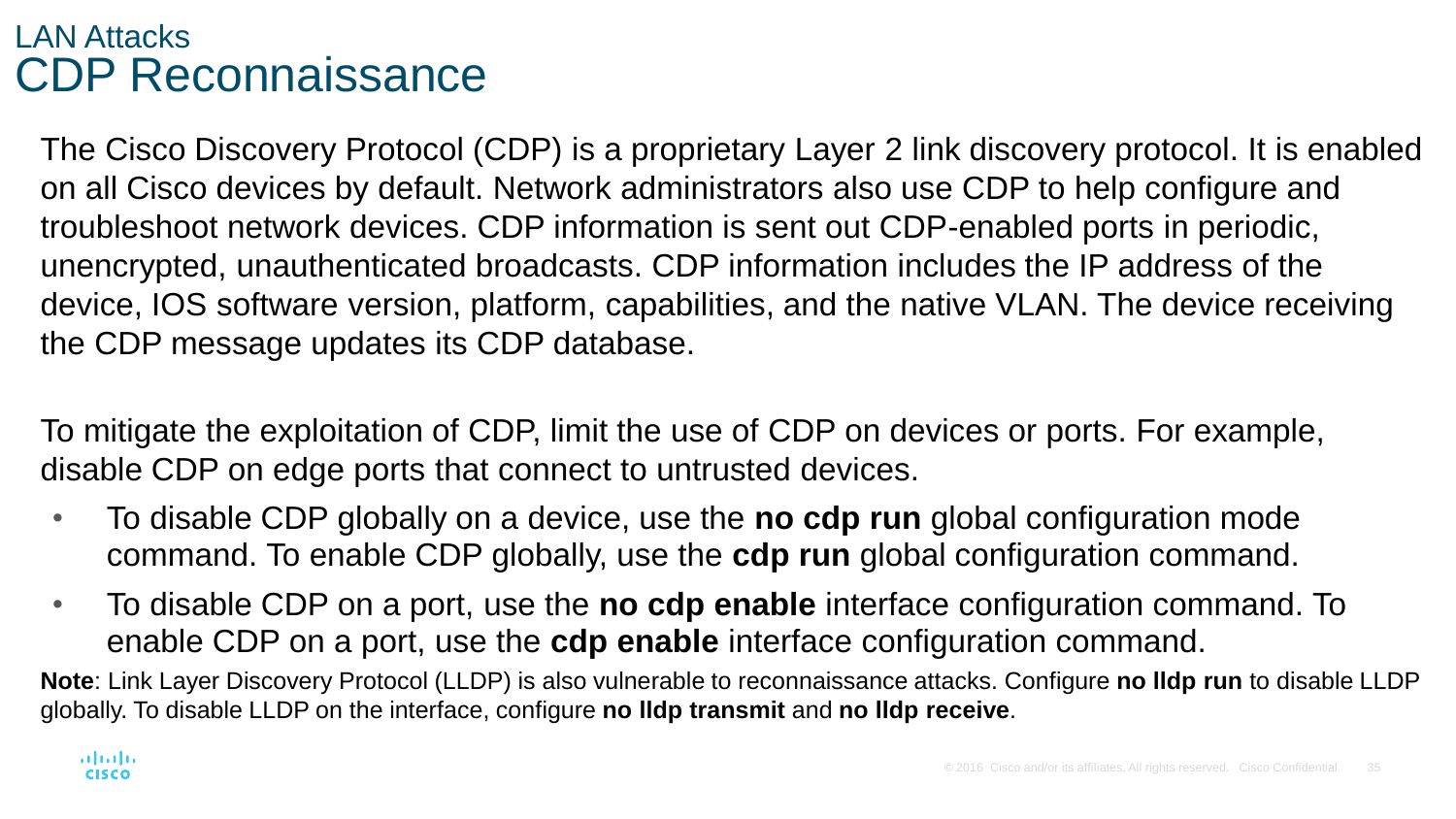### 10.6 Module Practice and Quiz

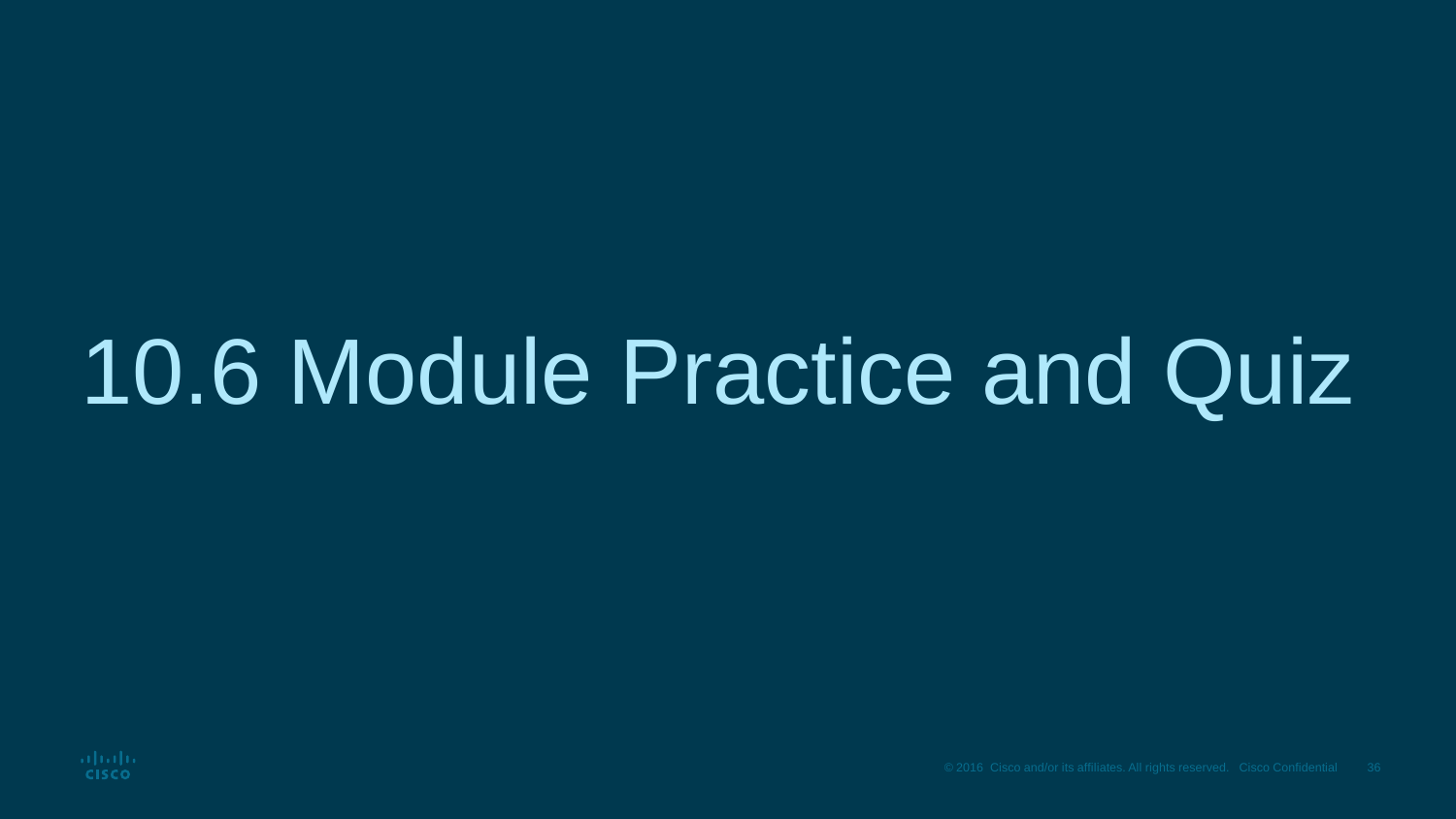#### Module Practice and Quiz What Did I Learn In This Module?

- Endpoints are particularly susceptible to malware-related attacks that originate through email or web browsing, such as DDOS, date breaches, and malware. These endpoints have typically used traditional host-based security features, such as antivirus/antimalware, hostbased firewalls, and host-based intrusion prevention systems (HIPSs). Endpoints are best protected by a combination of NAC, host-based AMP software, an email security appliance (ESA), and a web security appliance (WSA).
- AAA controls who is permitted to access a network (authenticate), what they can do while they are there (authorize), and to audit what actions they performed while accessing the network (accounting).
- The IEEE 802.1X standard is a port-based access control and authentication protocol that restricts unauthorized workstations from connecting to a LAN through publicly accessible switch ports.
- If Layer 2 is compromised, then all layers above it are also affected. The first step in mitigating attacks on the Layer 2 infrastructure is to understand the underlying operation of Layer 2 and the Layer 2 solutions: Port Security, DHCP Snooping, DAI, and IPSG. These won't work unless management protocols are secured.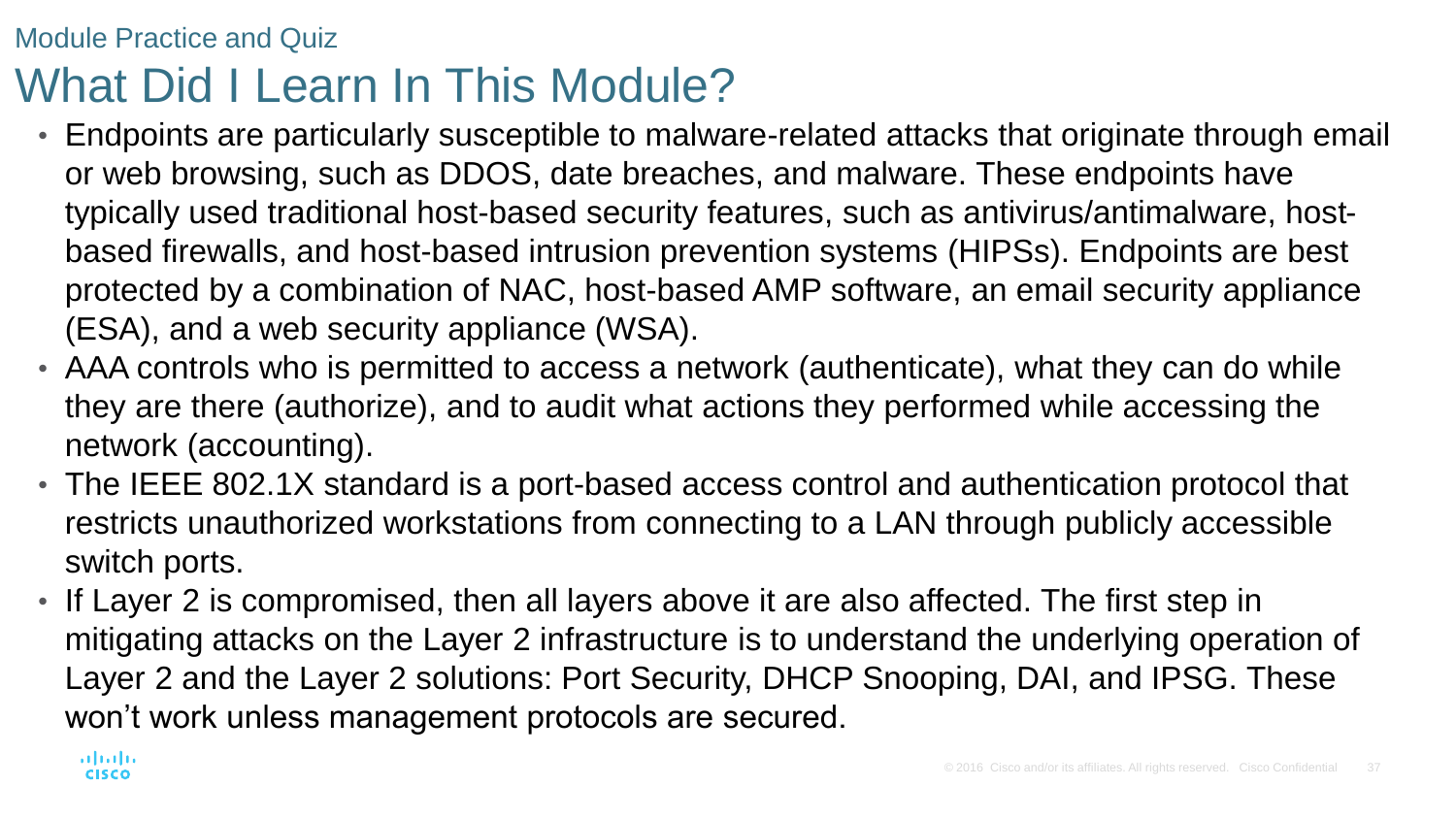#### Module Practice and Quiz What Did I Learn In This Module? (Cont.)

- MAC address flooding attacks bombard the switch with fake source MAC addresses until the switch MAC address table is full.
- A VLAN hopping attack enables traffic from one VLAN to be seen by another VLAN without the aid of a router.
- A VLAN double-tagging attack is unidirectional and works only when the threat actor is connected to a port residing in the same VLAN as the native VLAN of the trunk port.
- VLAN hopping and VLAN double-tagging attacks can be prevented by implementing the following trunk security guidelines:
	- Disable trunking on all access ports.
	- Disable auto trunking on trunk links so that trunks must be manually enabled.
	- Be sure that the native VLAN is only used for trunk links.
- Two types of DHCP attacks are DHCP starvation and DHCP spoofing. Both attacks are mitigated by implementing DHCP snooping.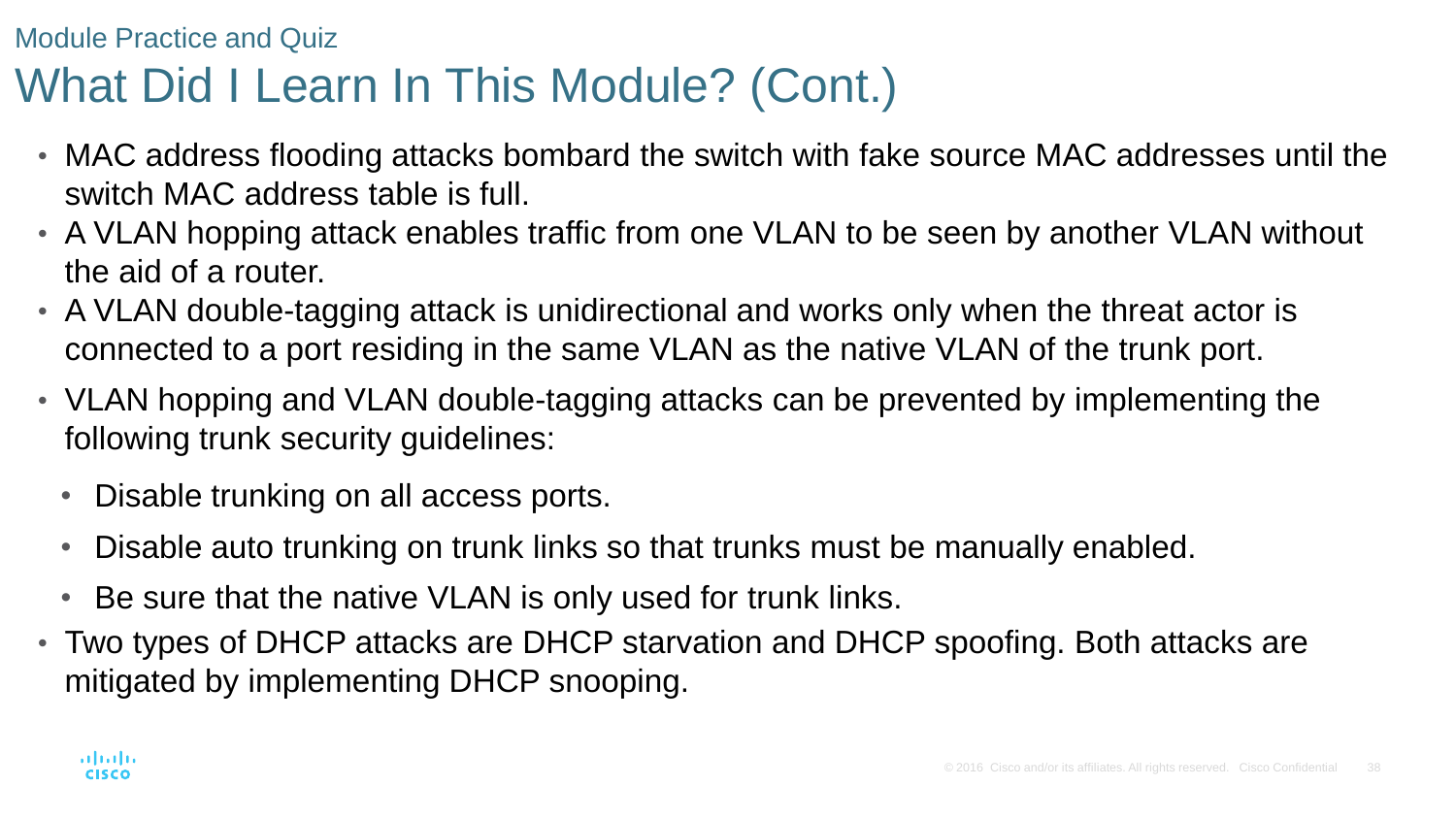#### Module Practice and Quiz What Did I Learn In This Module? (Cont.)

- ARP Attack: A threat actor sends a gratuitous ARP message containing a spoofed MAC address to a switch, and the switch updates its MAC table accordingly. Now the threat actor sends unsolicited ARP Replies to other hosts on the subnet with the MAC Address of the threat actor and the IP address of the default gateway. ARP spoofing and ARP poisoning are mitigated by implementing DAI.
- Address Spoofing Attack: IP address spoofing is when a threat actor hijacks a valid IP address of another device on the subnet or uses a random IP address. MAC address spoofing attacks occur when the threat actors alter the MAC address of their host to match another known MAC address of a target host. IP and MAC address spoofing can be mitigated by implementing IPSG.
- STP Attack: Threat actors manipulate STP to conduct an attack by spoofing the root bridge and changing the topology of a network. Threat actors make their hosts appear as root bridges; therefore, capturing all traffic for the immediate switched domain. This STP attack is mitigated by implementing BPDU Guard on all access ports.
- CDP Reconnaissance: CDP information is sent out CDP-enabled ports in periodic, unencrypted broadcasts. CDP information includes the IP address of the device, IOS software version, platform, capabilities, and the native VLAN. The device receiving the CDP message updates its CDP database. the information provided by CDP can also be used by a threat actor to discover network infrastructure vulnerabilities. To mitigate the exploitation of CDP, limit the use of CDP on devices or ports.**CISCO**